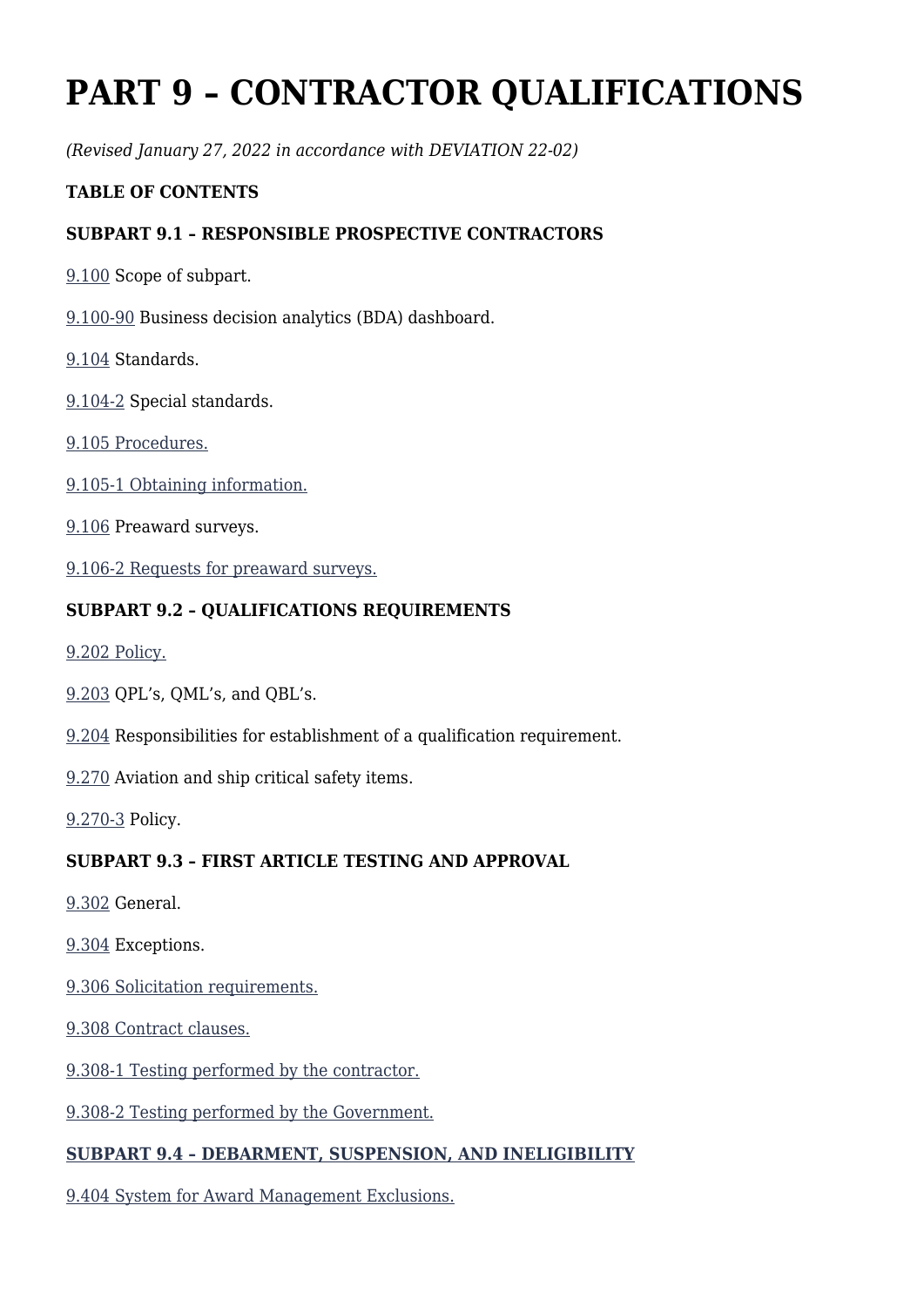#### [9.405 Effect of listing.](https://www.acquisition.gov/%5Brp:link:dlad-part-9%5D#P9_405)

[9.405-1 Continuation of current contracts.](https://www.acquisition.gov/%5Brp:link:dlad-part-9%5D#P9_405_1)

[9.406](https://www.acquisition.gov/%5Brp:link:dlad-part-9%5D#P9_406) Debarment.

[9.406-3 Procedures.](https://www.acquisition.gov/%5Brp:link:dlad-part-9%5D#P9_406_3)

[9.406-90 Procedures for debarments based on poor performance.](https://www.acquisition.gov/%5Brp:link:dlad-part-9%5D#P9_406_90)

# **SUBPART 9.1 – RESPONSIBLE PROSPECTIVE CONTRACTORS**

*(Revised January 27, 2022 in accordance with DEVIATION 22-02)*

# **9.100 Scope of subpart.**

The Defense Contractor Review List (DCRL) is an enterprise-wide tool for use by contracting officers to identify and communicate contractor performance, capability, and integrity issues for making determinations of responsibility and the effective administration of contracts. The DCRL has Special Attention Reason Codes that describe the basis for being on the list and Treatment Codes that provide recommended actions to contracting officers for mitigating risk. The DCRL includes contractors identified in SAM as debarred, suspended, proposed for debarment, or otherwise ineligible for award. SAM data takes precedence over DCRL data.

# **9.100-90 Business Decision Analytics (BDA) dashboard.**

(a) The BDA dashboard is a decision support capability tool. It is available for use on an optional basis by contracting officers, acquisition specialists, product specialists, fraud counsel, and other personnel involved in the acquisition process. It identifies potential item, price, and supplier risk areas prior to award and recommends mitigation strategies to minimize these risks. It consolidates data from multiple sources (e.g., DUN and Bradstreet, Supplier Performance Risk System SPRS (formally PPIRS-SR NG), SAM, etc.) into one dashboard.

(b) Using the BDA dashboard does not reduce the contracting officer's authorities or responsibilities. For example, contracting officers shall not (1) use BDA data as the sole basis for making determinations of responsibility or price reasonableness; or (2) use supplier risk data in place of the SPRS Delivery Score and Quality Classification. When evaluating acquisition risk, contracting officers should consider using the BDA dashboard as an additional source of information to help mitigate risks of suspect suppliers, potential overpayment, and procuring counterfeit and/or nonconforming spare parts. In the event of any data inconsistencies, the originating data source takes precedence over BDA data.

(c) Conditions when contracting officers should consider using the BDA dashboard include, but are not limited to—

- (1) First time buys;
- (2) Long time between procurements;
- (3) Critical items;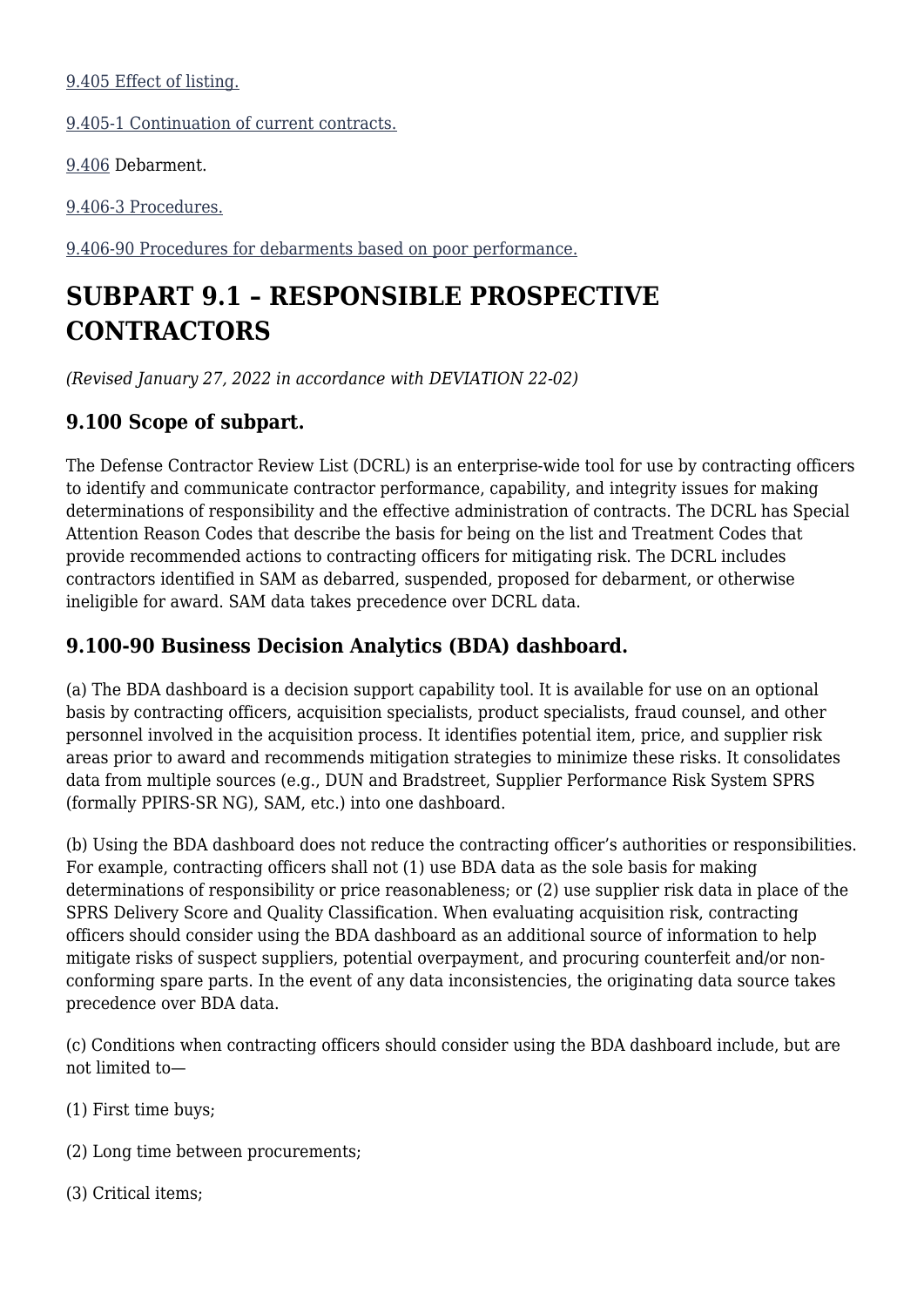(4) First article;

(5) Cases when prices have drastically increased;

(6) New suppliers; and/or

(7) Suspect suppliers.

(d) Contracting officers shall notify Office of Counsel (Procurement Fraud) and the DCRL Monitor of any suspect product or supplier activity for possible inclusion on the DCRL.

(e) Contracting officers shall document the contract file in Records Management.

# **9.104 Standards.**

# **9.104-2 Special Standards.**

Coordinate with the Food and Drug Administration (FDA) when developing special standards for drugs, biologics, and other medical supplies.

# **9.105 Procedures.**

# **9.105-1 Obtaining information.**

(S-90) When making determinations of responsibility, review the DCRL and comply with DCRL Special Attention Treatment Codes in Enterprise Central Component (SAP-ECC) and Supplier Relationship Management (SAP SRM/EProcurement).

(1) For the automated simplified purchasing process, the system checks the DCRL. An offeror debarred or suspended is deemed not qualified for award and not considered in automated evaluation. Low evaluated offers from offerors on the DCRL (for other than debarred and suspended) are rejected from the automated system for manual determination of responsibility.

(2) Contractors on the DCRL shall be considered for solicitation (except when the Special Attention Reason Code is "A" or the Special Attention Treatment Code is "08").

(3) When the DCRL Special Attention Treatment Code description states "review Contractor Performance History," request a Contractor Performance History.

(4) Confirm the information in SAM not more than four business days prior to award, and document the contract file**;** except that contracting officers at DLA Maritime at Mechanicsburg and DLA Aviation Philadelphia DLR have authority to confirm information in SAM not more than seven business days prior to releasing award in the Integrated Technical, Item Management and Procurement (ITIMP) contract-writing system, in accordance with permanent DEVIATION 22-02.

(S-91) DCRL Monitors.

(1) Each Procurement Process Support Director shall designate a DCRL monitor. Referrals to the DCRL Monitor shall be for any of the reasons identified in the DCRL Special Attention Reason Code table below.

**(**2) DCRL Monitors shall review referrals for approval and execution of submission to add, amend, or remove a contractor to/from the DCRL in coordination with all DCRL Monitors. DCRL Monitors are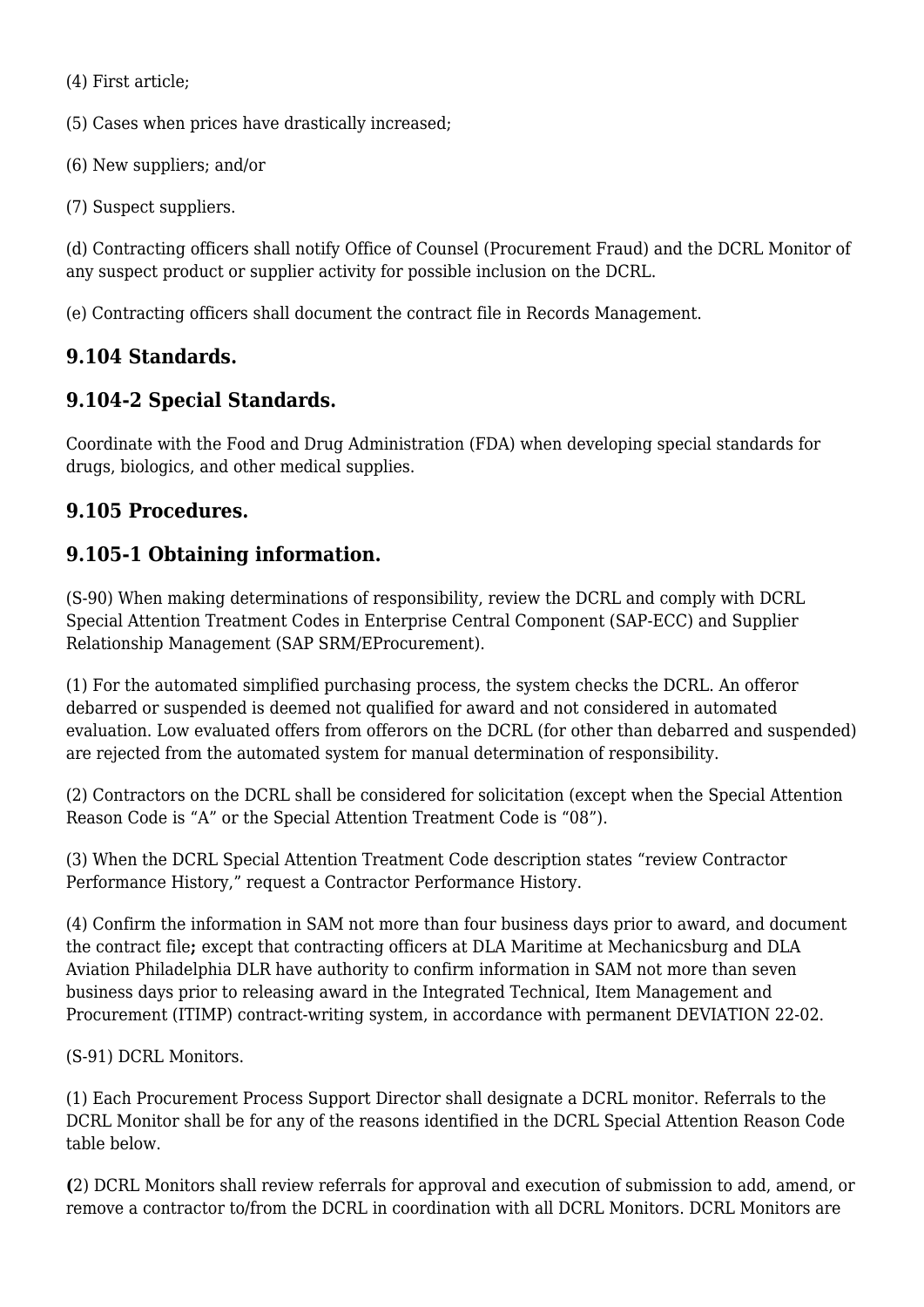responsible for maintaining the DCRL for their procuring organization and shall review the DCRL every month for currency.

(3) Contracting officers, product specialists or the Office of Counsel shall provide notification of contractor improvement and recommendation for DCRL removal to their DCRL Monitor if they become aware of circumstances that may warrant changes to the DCRL information.

(i) The contracting officer may discuss performance information included in the DCRL with prospective contractor(s). However, contracting officers must not discuss any information related to ongoing investigations of matters that potentially could result in Civil or Criminal False Claims Act litigation, or a suspension, notice of proposed debarment, or debarment action. "Investigations" would include those conducted by the Defense Criminal Investigation Service, the respective Military Services Investigation Agencies; the Federal Bureau of Investigation and any other Federal Investigative Agency. contracting officers should consult with their Office of Counsel's Procurement Fraud Attorney if they have any doubt whether the release of information could potentially compromise the Government's ability to conduct a confidential investigation.

(S-92) The DCRL Review Board. The DCRL Review Board is responsible for reviewing actions of the DCRL Monitors and ensuring the contractor listing is accurate and current.

(1) Membership consists of all DCRL Monitors, Fraud Counsel, DLA Logistics Operations Technical and Quality Division, and the DLA Acquisition Compliance, Policy and Pricing Division. The DLA Acquisition Programs Division will chair the board meetings. The Board shall–

(i) Meet quarterly.

(ii) Review the list of the current authorized DCRL contractor entries.

(iii) Resolve any concerns or questions pertaining to the DCRL purpose and processes for entry or removal of a contractor from the DCRL.

(iv) Publish and provide minutes from meetings to the DLA Acquisition Director and the HCAs not later than ten business days after the DCRL Review Board meeting.

(2) Contractors shall be removed from the DCRL when—

(i) The conditions that warranted their inclusion on the DCRL no longer exist or have substantially improved; and/or

(ii) The DCRL Monitor determines that information provided by acquisition personnel is not sufficient to justify retention of the contractor on the DCRL.

(S-93) The DCRL Special Attention Reason Codes and Treatment Codes.

(1) Recommendations/instructions are cited for each supplier/CAGE code listed and are to provide visibility of known/potential areas of concern and actions that shall be taken to address such issues. When a preaward survey (PAS) (see [9.106-2](https://www.acquisition.gov/%5Brp:link:dlad-part-9%5D#P9_106_2)) results in a negative DCRL recommendation for a small business who is the apparent successful offeror resulting in a negative responsibility determination, then an SBA Certificate of Competency is required. The only instances of "do not award" involve cases of debarment, suspension, and proposed debarment except as otherwise directed by the Fraud Monitor or Business Integrity (Fraud) Counsel.

(2) Special Attention Reason Codes. For DCRL Special Attention Reason Code A, the EProcurement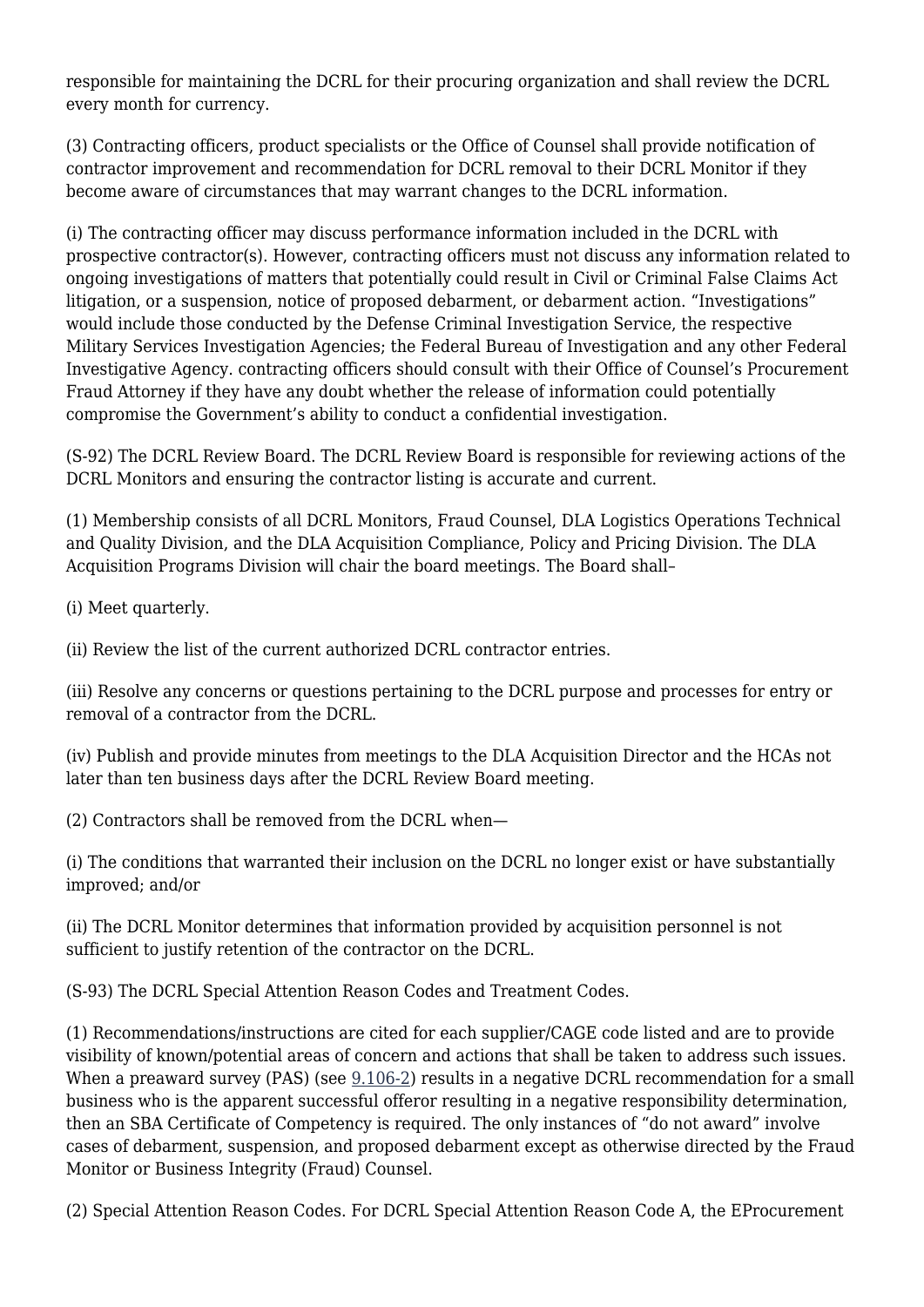"Debarment Status" field will be coded as: "D" for Debarment, a "P" for proposed debarment/suspension, or "S" for suspended.

| <b>DCRL</b><br><b>Special</b><br><b>Attention</b><br><b>Reason</b><br><b>Codes</b> | <b>Description</b>               | <b>Help Text</b>                                                                                                                                                                                                                                                                                                                                                                                                                                                                                                                                                      |  |  |  |  |
|------------------------------------------------------------------------------------|----------------------------------|-----------------------------------------------------------------------------------------------------------------------------------------------------------------------------------------------------------------------------------------------------------------------------------------------------------------------------------------------------------------------------------------------------------------------------------------------------------------------------------------------------------------------------------------------------------------------|--|--|--|--|
| A                                                                                  | Suspended or<br>Debarred         | Debarred, Suspended or Otherwise Ineligible<br>This category includes firms or individuals that are<br>ineligible for federal procurements due to a<br>suspension, proposal for debarment or debarment<br>pursuant to FAR 9.4.                                                                                                                                                                                                                                                                                                                                        |  |  |  |  |
| B                                                                                  | Recommended for<br>Debarment     | Recommended For Debarment or Suspension.<br>This category includes contractors that have been<br>recommended for debarment or suspension. Although<br>these contractors are not ineligible for award, follow<br>the treatment code.                                                                                                                                                                                                                                                                                                                                   |  |  |  |  |
| $\mathcal C$                                                                       | Responsibility<br>Matters        | Certification Regarding Responsibility Matters. This<br>category includes contractors that have certified in<br>accordance with FAR 52.209-5 that they have had a<br>criminal conviction or civil judgment for fraud in the<br>past three years or are currently indicted or otherwise<br>criminally or civilly charged with fraud.                                                                                                                                                                                                                                   |  |  |  |  |
| D                                                                                  | Termination for<br>Default       | Termination for Default. Contractors in this category<br>have been terminated for default within the previous<br>twelve months.                                                                                                                                                                                                                                                                                                                                                                                                                                       |  |  |  |  |
| Ε                                                                                  | Financial<br><b>Difficulties</b> | Financial Difficulties (Including Chapter 11<br>Bankruptcy). Contractors are included in this category<br>when information is received from DCMA or other<br>sources that indicates the contractor is having<br>financial difficulties. Such difficulties include<br>contractor indebtedness that may jeopardize timely<br>completion of the contract or contractor application<br>for reorganization under bankruptcy laws (Chapter<br>11). Information may include formal bankruptcy<br>notifications, or information informally obtained from<br>credible sources. |  |  |  |  |
| $\mathbf F$                                                                        | Chapter 7<br>Bankruptcy          | Business Closings (Including Chapter 7 Bankruptcy).<br>This category includes contractors and individuals who<br>have ceased business operations, are in the process of<br>liquidating under bankruptcy laws (Chapter 7), or are<br>otherwise going out of business.                                                                                                                                                                                                                                                                                                  |  |  |  |  |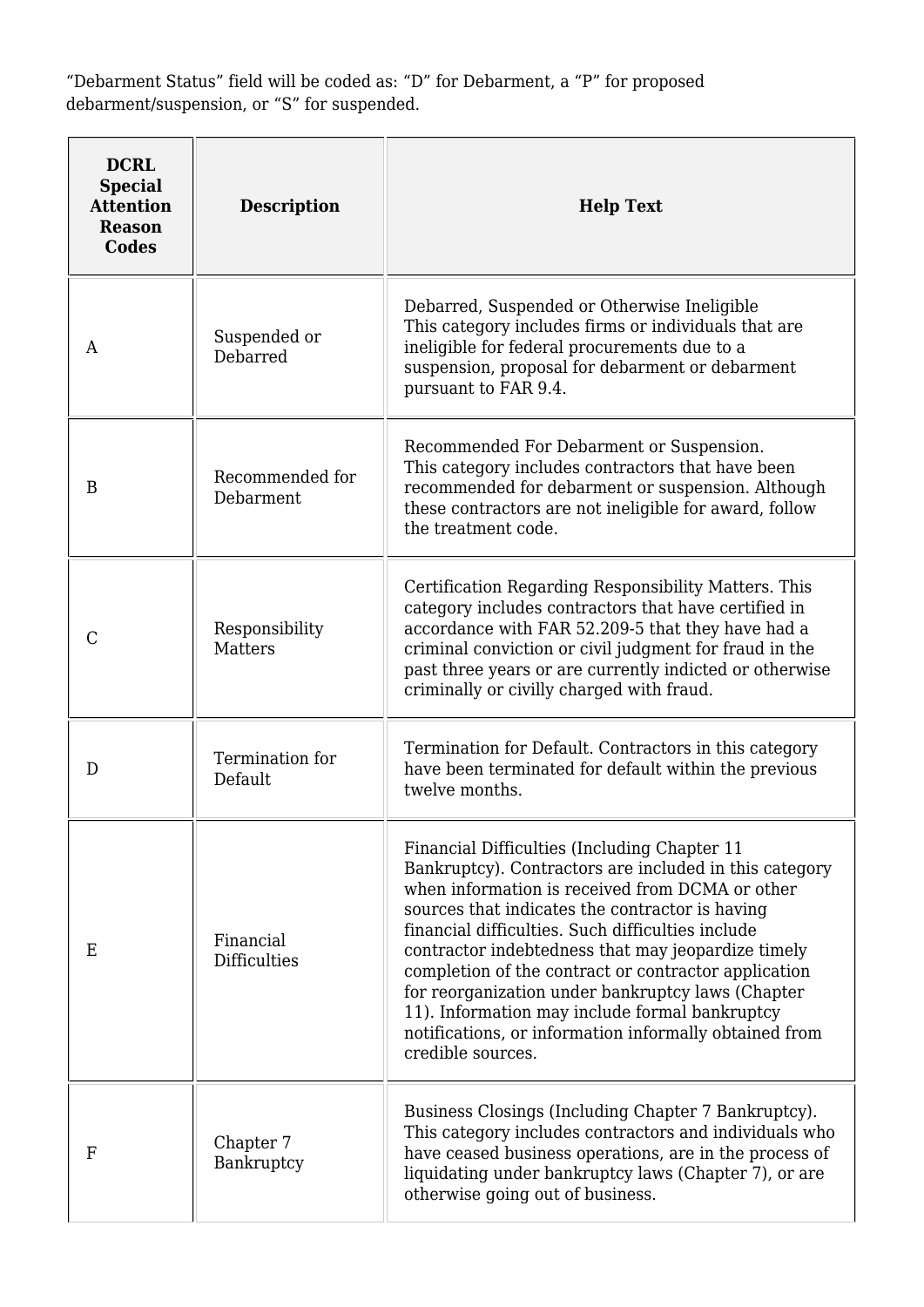| <b>DCRL</b><br><b>Special</b><br><b>Attention</b><br><b>Reason</b><br><b>Codes</b> | <b>Description</b>                   | <b>Help Text</b>                                                                                                                                                                                                                                                                                                                                                                                                                                                                                                                                                                                                                                                                                                                                                                                                                                                                                                                                                                                                        |  |  |  |  |
|------------------------------------------------------------------------------------|--------------------------------------|-------------------------------------------------------------------------------------------------------------------------------------------------------------------------------------------------------------------------------------------------------------------------------------------------------------------------------------------------------------------------------------------------------------------------------------------------------------------------------------------------------------------------------------------------------------------------------------------------------------------------------------------------------------------------------------------------------------------------------------------------------------------------------------------------------------------------------------------------------------------------------------------------------------------------------------------------------------------------------------------------------------------------|--|--|--|--|
| G                                                                                  | <b>Negative Preaward</b><br>Survey   | Negative Preaward Survey. Contractors are included<br>in this category when a preaward survey (PAS) that<br>recommends no award has been received within the<br>last twelve months.                                                                                                                                                                                                                                                                                                                                                                                                                                                                                                                                                                                                                                                                                                                                                                                                                                     |  |  |  |  |
| H                                                                                  | DCMA Imposed<br>Corrective Action    | DCMA Has Imposed Corrective Action. Contractors are<br>included in this category when DCMA has found<br>deficiencies in the contractors' quality system and has<br>imposed a Corrective Action (CAR) Level III or IV<br>Review.                                                                                                                                                                                                                                                                                                                                                                                                                                                                                                                                                                                                                                                                                                                                                                                         |  |  |  |  |
| I                                                                                  | In DCMA Delivery<br>Schedule Manager | DCMA Delivery Schedule Manager. DCMA has<br>relevant information concerning contractors in this<br>category.                                                                                                                                                                                                                                                                                                                                                                                                                                                                                                                                                                                                                                                                                                                                                                                                                                                                                                            |  |  |  |  |
|                                                                                    | Delinquent<br>Performance            | Delinquent Performance. This category includes<br>contractors that have exhibited a pattern of<br>delinquencies.                                                                                                                                                                                                                                                                                                                                                                                                                                                                                                                                                                                                                                                                                                                                                                                                                                                                                                        |  |  |  |  |
| K                                                                                  | "Buy-Ins" or "Bid<br>Shopping"       | "Buy-ins" and "Bid Shopping." This category includes<br>contractors that have had excessive cancellations,<br>price increases and requests for modification after<br>award. These practices indicate a "buy-in", "bid<br>shopping", or other unacceptable bidding practices.<br>This code applies to contractors that: (1) "Bid shop<br>after award" that result in frequent inability to furnish<br>supplies in accordance with the quotation that led to<br>the award. (2) Submit frequent requests for deviations<br>or waivers, clarification, and substitution of part<br>numbers, most of which lacks substance but prevents<br>compliance with the original delivery date. (3)<br>Frequently return purchase orders for price increase.<br>(4) Frequently notify the contracting activity that it<br>will not perform under purchase orders just prior to<br>due date in an apparent effort to reduce its<br>delinquency rate. (5) Frequently fail to accept bilateral<br>or perform unilateral purchase orders. |  |  |  |  |
| L                                                                                  | Pricing<br>Discrepancies             | Pricing Discrepancies (Excessive prices). Contractors<br>are in this category when information indicates prices<br>may not be fair and reasonable.                                                                                                                                                                                                                                                                                                                                                                                                                                                                                                                                                                                                                                                                                                                                                                                                                                                                      |  |  |  |  |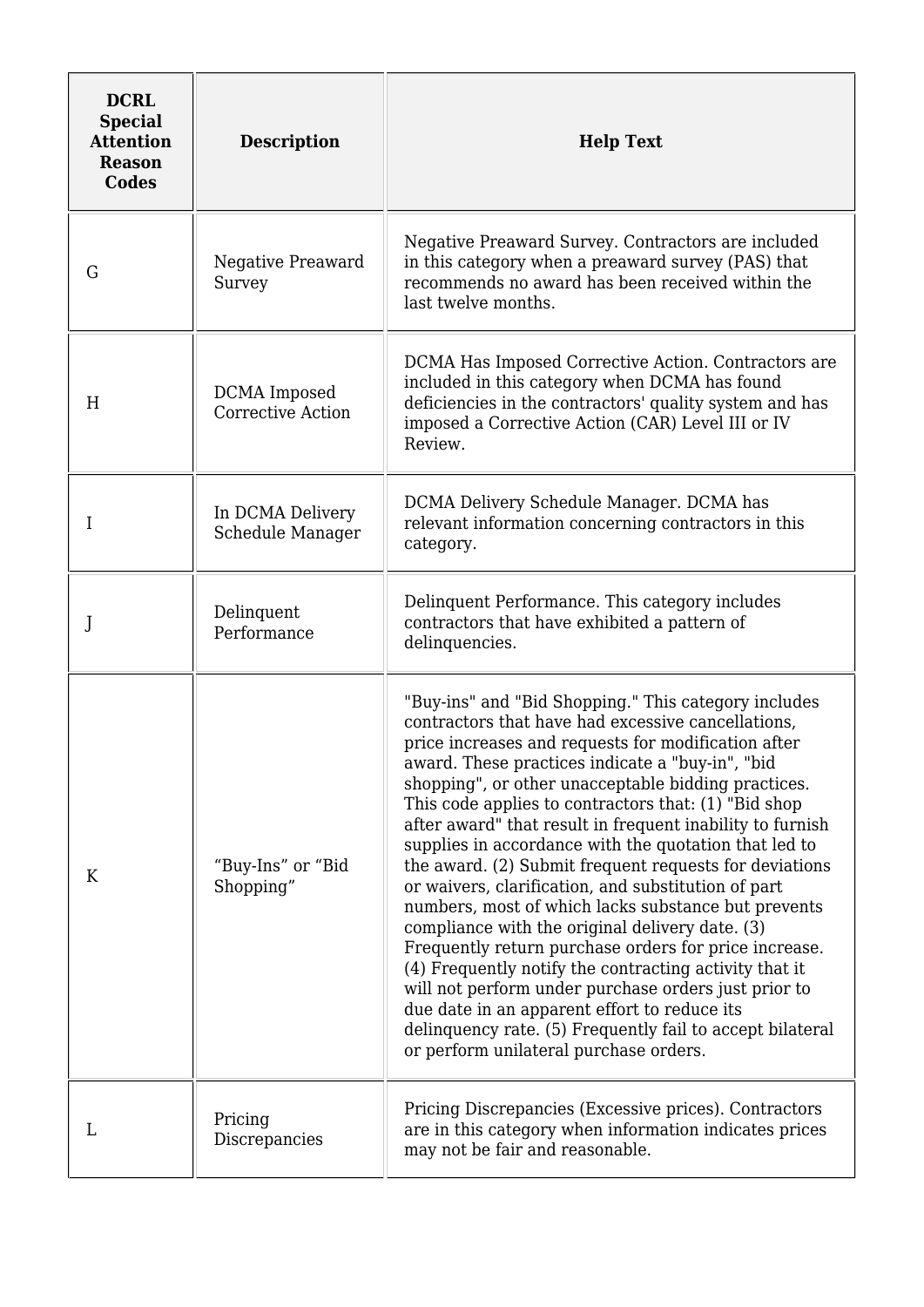| <b>DCRL</b><br><b>Special</b><br><b>Attention</b><br><b>Reason</b><br><b>Codes</b> | <b>Description</b>                                                                             | <b>Help Text</b>                                                                                                                                                                                                                                                                                                                                                                                                                                   |  |  |  |  |
|------------------------------------------------------------------------------------|------------------------------------------------------------------------------------------------|----------------------------------------------------------------------------------------------------------------------------------------------------------------------------------------------------------------------------------------------------------------------------------------------------------------------------------------------------------------------------------------------------------------------------------------------------|--|--|--|--|
| M                                                                                  | Fast Pay<br>Discrepancies                                                                      | Fast Pay Discrepancies/Abuse Contractors are<br>included in this category when there is evidence that a<br>contractor is violating or has violated the Fast Pay<br>procedure (e.g., contractor has invoiced the<br>Government without shipping the supplies).                                                                                                                                                                                      |  |  |  |  |
| N                                                                                  | Potentially<br>Defective Material                                                              | Potentially Defective Material. Any DoD component<br>has issued notifications regarding potentially defective<br>material supplied by contracts in this category.                                                                                                                                                                                                                                                                                  |  |  |  |  |
| $\Omega$                                                                           | Counterfeit<br>Material and<br>Unauthorized<br>Substitution<br><b>DO NOT</b><br><b>DISCUSS</b> | Counterfeit Material and Unauthorized Product<br>Substitution. Contractors in this category are under<br>surveillance by the Counterfeit Material/Unauthorized<br>Product Substitution (CM/UPS) Team.<br><b>DO NOT DISCUSS</b>                                                                                                                                                                                                                     |  |  |  |  |
| $\mathbf{P}$                                                                       | Nonconforming<br>Supplies<br><b>DO NOT</b><br><b>DISCUSS</b>                                   | Nonconforming Supplies. This category includes<br>contractors for which evidence has been provided that<br>a contractor has supplied nonconforming material, has<br>supplied surplus material without quoting surplus<br>material, has supplied foreign material without<br>identifying country of origin, or has other questionable<br>quality practices.<br><b>DO NOT DISCUSS</b>                                                                |  |  |  |  |
| Q                                                                                  | Failure to Provide<br>Approved Part                                                            | Failure to Provide Approved Part. This category<br>includes contractors that have a pattern of supplying<br>unapproved parts or making an unauthorized<br>substitution for CAGE code/part numbered items.                                                                                                                                                                                                                                          |  |  |  |  |
| $\mathbf R$                                                                        | Miscellaneous                                                                                  | Miscellaneous (Other Information). This category<br>serves as an informational category providing<br>contracting personnel with current status of<br>administrative changes, business closings, transfer of<br>ownership, change of location, change of CAGE code,<br>multiple contractors at the same location or any other<br>information that may assist in the decision process.<br>See the "Remarks" section of the DCRL for<br>instructions. |  |  |  |  |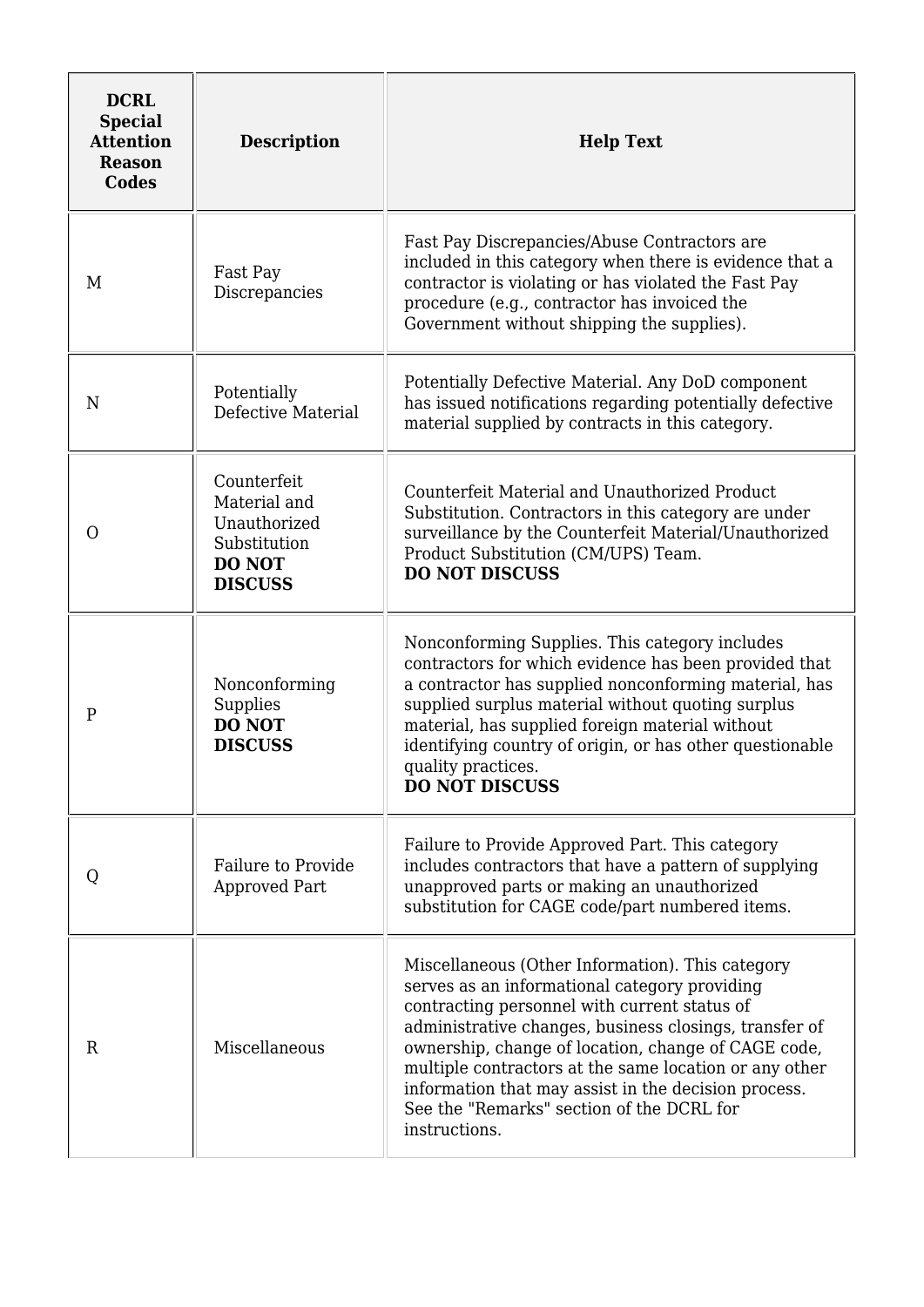| <b>DCRL</b><br><b>Special</b><br><b>Attention</b><br><b>Reason</b><br><b>Codes</b> | <b>Description</b>                                               | <b>Help Text</b>                                                                                                                                                                                                                                                                                                                                                                                                                                                                                                               |
|------------------------------------------------------------------------------------|------------------------------------------------------------------|--------------------------------------------------------------------------------------------------------------------------------------------------------------------------------------------------------------------------------------------------------------------------------------------------------------------------------------------------------------------------------------------------------------------------------------------------------------------------------------------------------------------------------|
| S                                                                                  | Sensitive<br>Information<br><b>DO NOT</b><br><b>DISCUSS</b>      | Sensitive Information. Specific instructions apply to<br>contractors listed in this category. These instructions<br>are not necessarily related to responsibility and the<br>reason for placement in this category shall not be<br>stated in the DCRL due to sensitivity. The "Remarks"<br>section of the DCRL may contain a point of contact for<br>information regarding these contractors. Sensitive<br>information regarding these contractors shall not be<br>disclosed to unauthorized persons.<br><b>DO NOT DISCUSS</b> |
| T                                                                                  | <b>NIST SP 800-171</b>                                           | Contractors in this category have failed to upload a<br>NIST SP 800-171 basic self-assessment score in the<br>Supplier Performance Risk System (SPRS) in<br>accordance with DFARS clause 252.204-7012,<br>Safeguarding Covered Defense Information and Cyber<br>Incident Reporting, DFARS Provision 252.204-7019,<br>Notice of NIST SP 800-171 DoD Assessment<br>Requirements, and DFARS Clause 252.204-7020, NIST<br>SP 800-171 DoD Assessment Requirements.                                                                  |
| $\mathbf{V}$                                                                       | Suspected Fraud<br>or Collusion                                  | Suspected Fraud or Collusion/Deceptive Business<br>Practices.                                                                                                                                                                                                                                                                                                                                                                                                                                                                  |
| W                                                                                  | <b>Combined CAGE</b><br>Codes<br><b>DO NOT</b><br><b>DISCUSS</b> | Combined CAGE Codes. Performance history for two<br>or more CAGE codes have been combined for PPIRS<br>purposes.<br><b>DO NOT DISCUSS</b>                                                                                                                                                                                                                                                                                                                                                                                      |

(3) Special Attention Treatment codes.

| <b>DCRL</b><br><b>Special</b><br><b>Attention</b><br><b>Treatment</b><br><b>Codes</b> | <b>Description</b> | <b>Help Text</b> |  |
|---------------------------------------------------------------------------------------|--------------------|------------------|--|
| 01                                                                                    | Reserved           | Reserved         |  |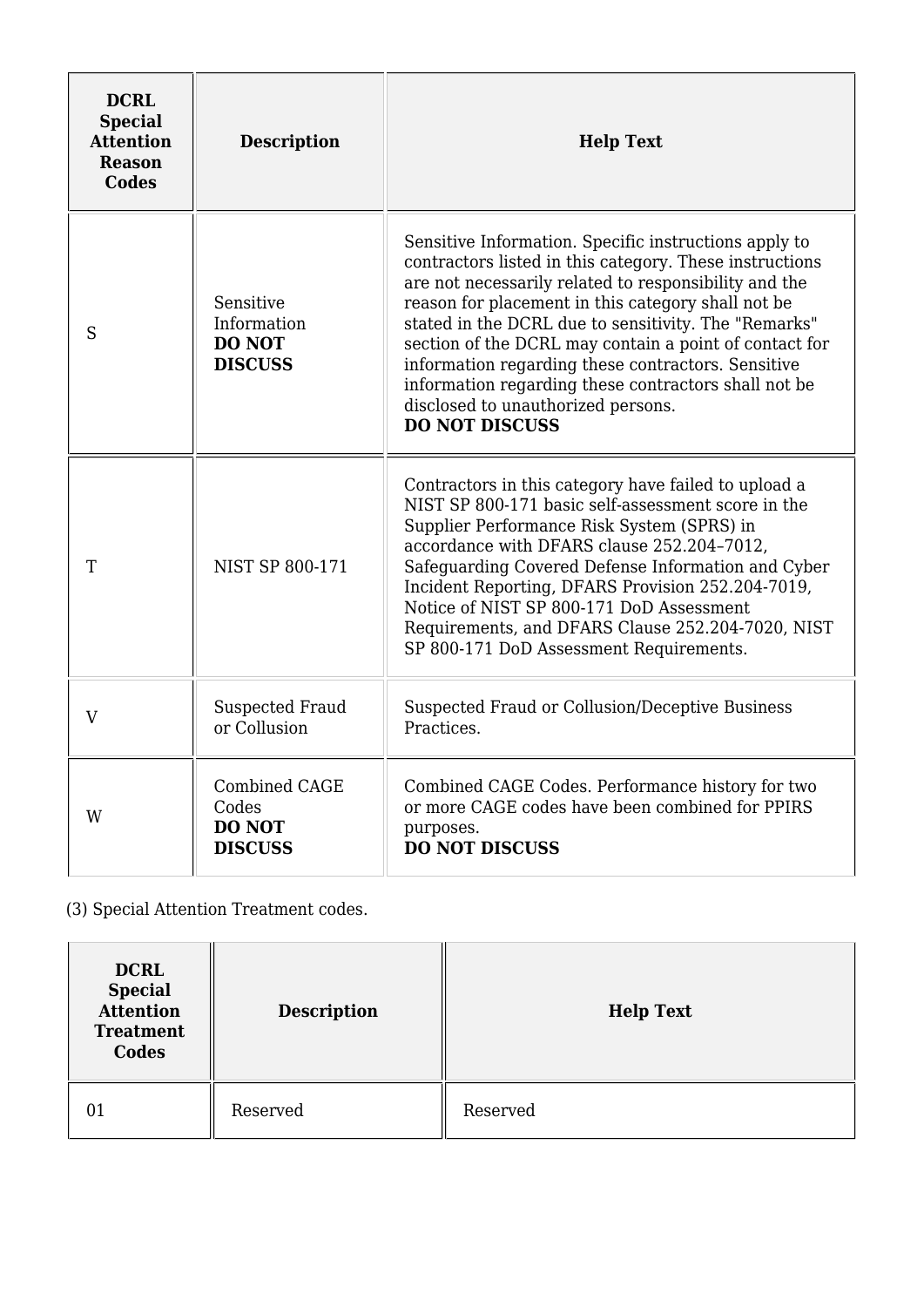| <b>DCRL</b><br><b>Special</b><br><b>Attention</b><br><b>Treatment</b><br><b>Codes</b> | <b>Description</b>                                                                           | <b>Help Text</b>                                                                                                                                                                    |  |  |
|---------------------------------------------------------------------------------------|----------------------------------------------------------------------------------------------|-------------------------------------------------------------------------------------------------------------------------------------------------------------------------------------|--|--|
| 02                                                                                    | Evidence of PID MFR<br>Part Number                                                           | For Part Numbered items, get evidence item<br>was acquired from Manufacturer (MFR) cited<br>in the Product Item Description (PID).                                                  |  |  |
| 03                                                                                    | Traceability<br>requirements                                                                 | For FSGs/FSCs/NSNs requiring additional risk<br>mitigation and the offeror is not identified as<br>an approved source, require the offeror to<br>submit traceability documentation. |  |  |
| 04                                                                                    | Withhold Fast Pay<br>Recommended.                                                            | Withholding of Fast Pay recommended.                                                                                                                                                |  |  |
| 05                                                                                    | Recom PAS > SAT/<br>Verbal PAS or Vendor<br>Capability<br>Questionnaire (VCQ) $\leq$<br>SAT. | Recommend Preaward Surveys for large<br>buys/verbal preaward surveys and/or VCQ for<br>simplified buys.                                                                             |  |  |
| 06                                                                                    | <b>Fraud Monitor</b><br>Coordination Required.                                               | Forward any proposed awards through Fraud<br>Monitor.                                                                                                                               |  |  |
| 07                                                                                    | Source Inspection<br>Recommended.                                                            | Source Inspection recommended (use of source<br>inspection evaluation factor authorized after<br>formal notification to contractor).                                                |  |  |
| 08                                                                                    | Do not solicit or award.                                                                     | Do not solicit or award.                                                                                                                                                            |  |  |
| 09                                                                                    | <b>Review Contractor</b><br>Performance History.                                             | Review Contractor Performance History (CPH).                                                                                                                                        |  |  |
| 10                                                                                    | <b>Report Suspect Material</b><br>to Fraud Monitor.                                          | Report suspected material problems to<br>Business Integrity (Fraud) Counsel.                                                                                                        |  |  |
| 11                                                                                    | Coordinate with DCMA.                                                                        | Coordinate with DCMA.                                                                                                                                                               |  |  |
| 12                                                                                    | Corrective Action<br>Report Level IV<br>approval required.                                   | CAR Level IV, approval required for award.                                                                                                                                          |  |  |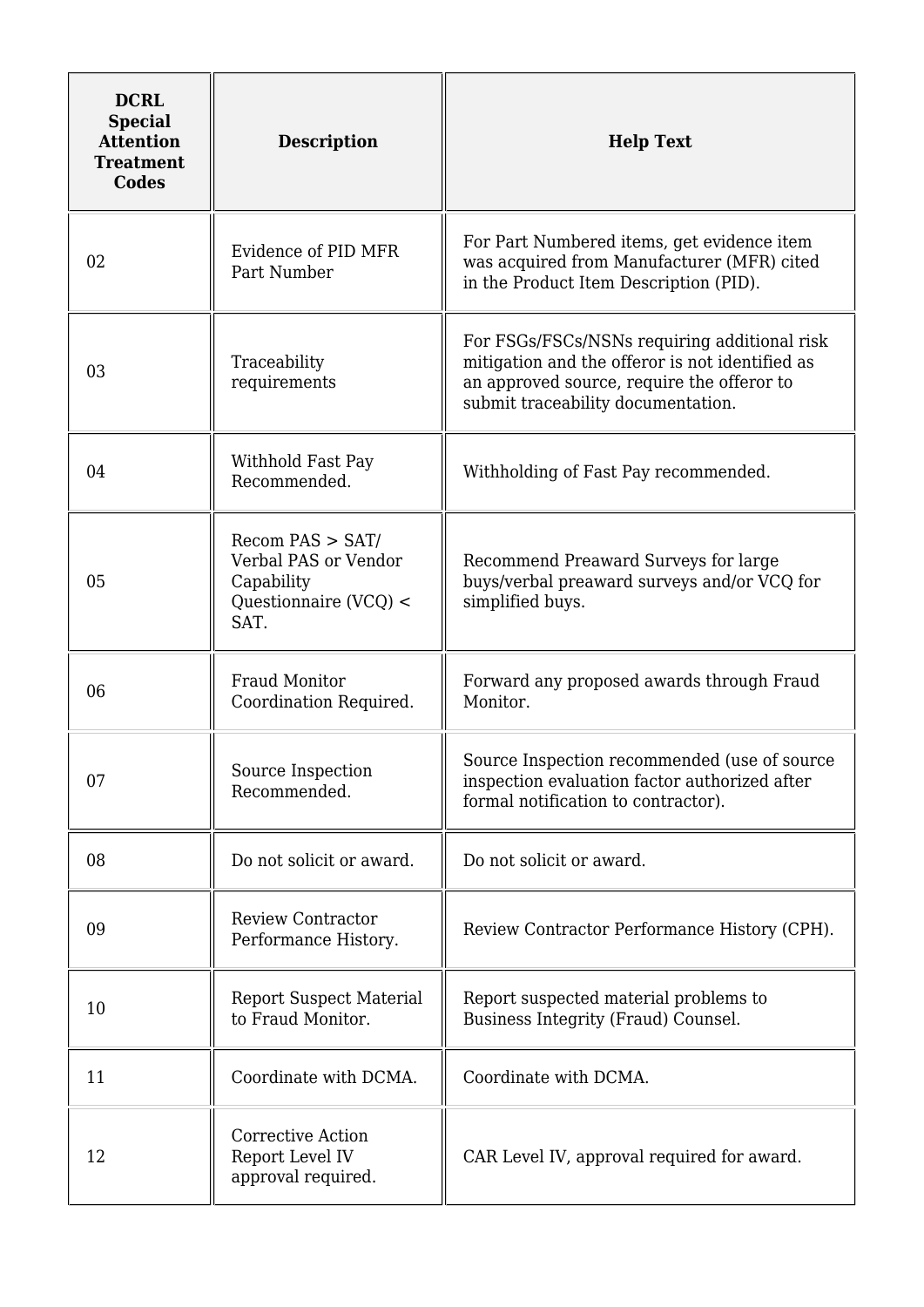| <b>DCRL</b><br><b>Special</b><br><b>Attention</b><br><b>Treatment</b><br><b>Codes</b> | <b>Description</b>                         | <b>Help Text</b>                                                                                                  |  |  |
|---------------------------------------------------------------------------------------|--------------------------------------------|-------------------------------------------------------------------------------------------------------------------|--|--|
| 13                                                                                    | Bilateral Award Email to<br>Fraud Monitor. | Bilateral Award - email contractor's name and<br>CAGE, contract/purchase order no., and NSN<br>to Fraud Monitor.  |  |  |
| 14                                                                                    | Coordinate Mods with<br>Fraud Monitor.     | Post award - Coordinate all administrative<br>actions (modifications) with Fraud Monitor or<br>Fraud Counsel.     |  |  |
| 15                                                                                    | Deter Resp/Nonresp<br>required.            | Prepare formal determination of<br>responsibility/nonresponsibility.                                              |  |  |
| 16                                                                                    | CAGE Combined for<br>SPRS Info.            | This CAGE Code has been combined with other<br>CAGE codes for SPRS purposes (For<br>Informational Purposes Only). |  |  |
| 17                                                                                    | Coordinate Cost and<br>Price Office        | Coordinate with Cost and Price Office                                                                             |  |  |
| 18                                                                                    | Report to Fraud<br>Counsel.                | Report to Business Integrity (Fraud) Counsel.                                                                     |  |  |
| 19                                                                                    | Coordinate with Office<br>of Counsel.      | Coordinate with Office of Counsel.                                                                                |  |  |
| 20                                                                                    | Refer to DCRL<br>Narrative Detail.         | Refer to DCRL Narrative for details.                                                                              |  |  |
| 26                                                                                    | Recommend price<br>reasonableness.         | Recommend documentation of price<br>reasonableness.                                                               |  |  |
| 27                                                                                    | Suspend automated<br>awards.               | Suspend from automated systems (case by case<br>basis).                                                           |  |  |

(S-94) Other Risk Indicators: Obtain additional information to make responsibility/nonresponsibility determination.

(1) Supplier Risk Indicators:

(i) No DLA history (new vendor);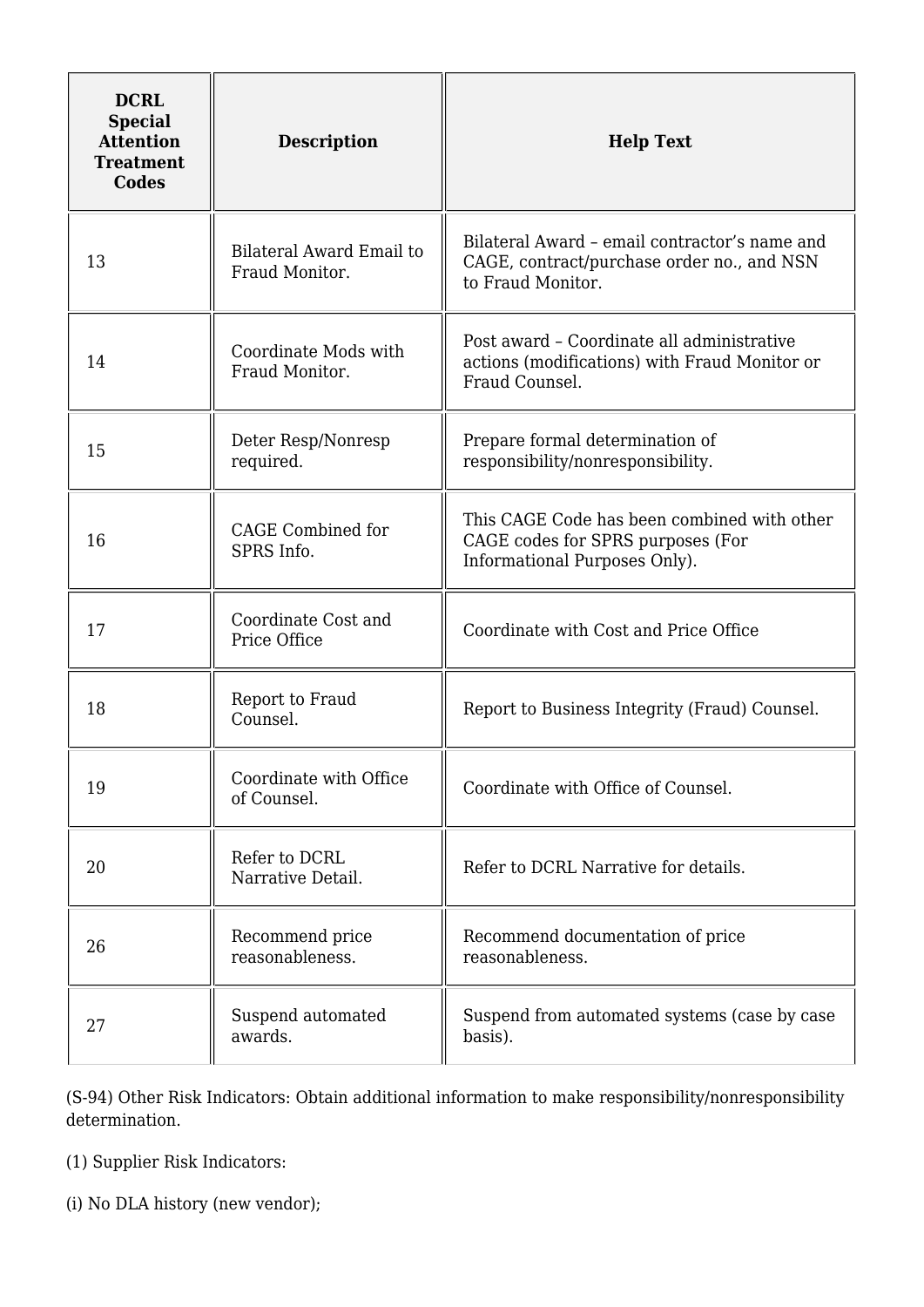- (ii) Poor SPRS Score or no SPRS Score;
- (iii) Poor Delivery Performance;
- (iv) Poor Quality Performance (excessive PQDRs/SDRs);
- (v) Negative Preaward Survey (PAS) within 12 months;
- (vi) History of fraud or collusion;
- (vii) History of providing non-conforming, defective products, or counterfeit items;
- (viii) Terminated for Default for the same FSC/NIIN within 3 years;
- (ix) Bankruptcy within last 3 years;
- (x) DCMA Corrective Action Requests (CAR);
- (xi) The offeror is on the SAM Excluded Parties List System (EPLS) within the last 3 years;
- (xii) The offeror is currently showing signs of financial distress, or has a history of delinquent payments and /or financial difficulty;
- (xiii) Manufacturer's CAGE identified in offer differs from CAGE code of the approved manufacturing source in solicitation;
- (xiv) The offeror is reluctant or unable to provide traceability documentation;
- (xv) The offeror's phone number, address, e-mail, or other vital information is missing, invalid, or suspicious;
- (xvi) The offeror is a dealer but identifies itself as the manufacturer; and/or
- (xvii) The offeror is a manufacturer, but its place of business is in a residential neighborhood.
- (2) Price Risk Indicators:
- (i) The price offered is lower than price of approved source or its authorized distributor;
- (ii) The price offered is out of line with other offers or past pricing history; and/or
- (iii) The price offered for new product is lower than price offered for surplus material.
- (3) High Risk Item with technical data package (TDP) and no record of successful performance in the FSC (e.g., critical safety, ALRE, complex TDP, FAT).
- (S-95) Consider contract risk mitigation when a contractor can be determined responsible but risk factors are present.
- (1) No Fast Pay.
- (2) Bilateral Purchase Order.
- (3) Code and Part Number Buy: Request Traceability Preaward and Post-Award.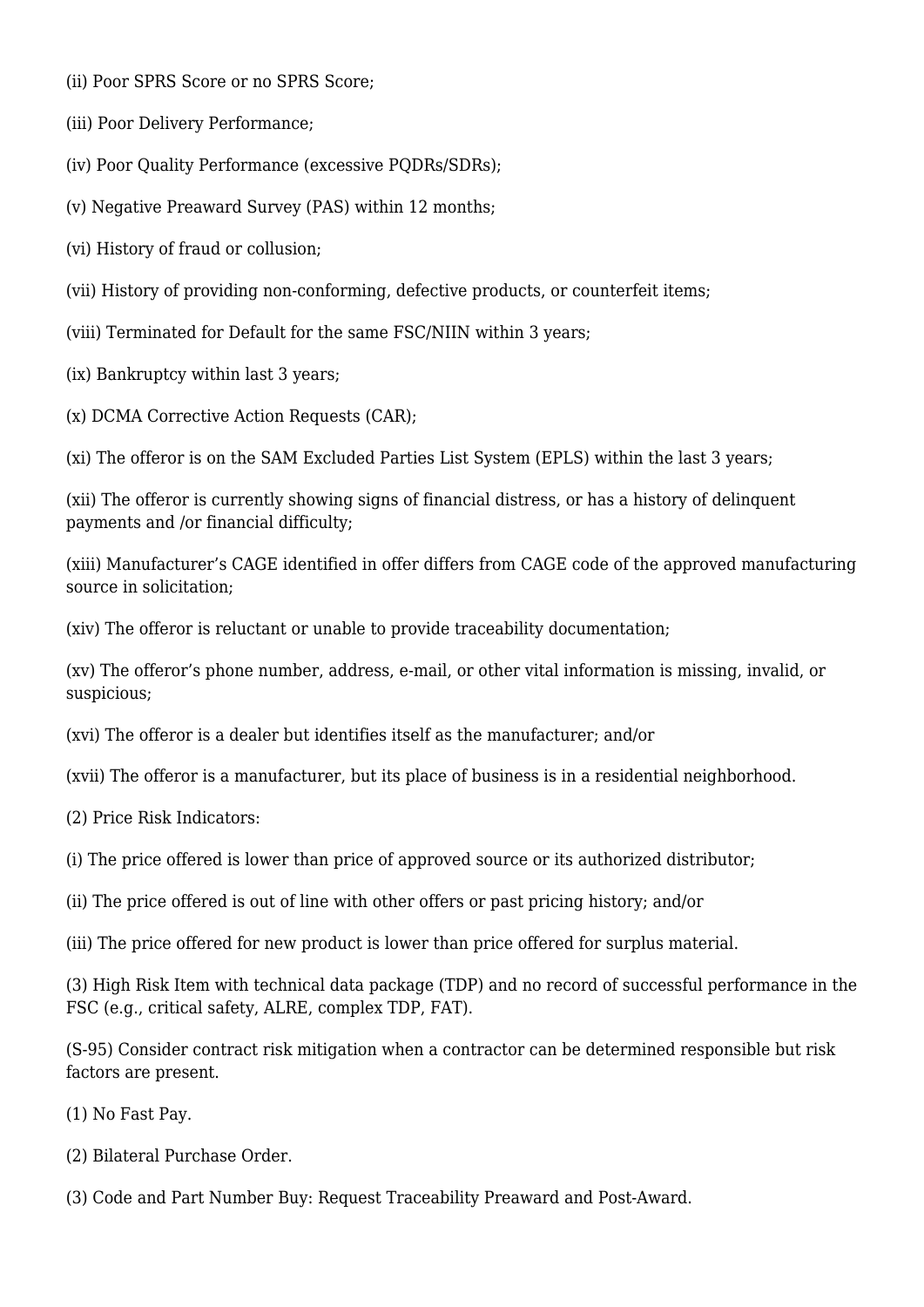(4) Specification/Standard/Drawing buy: Require source inspection (if appropriate), no COC, require PVT.

(5) Super Key Item Drivers with FAT: Split award between proven (waived) and unproven sources.

(6) Request the product specialist to prepare a Quality Assurance Letter of Instruction (QALI) when additional instructions or guidance are required on source inspection.

(S-96)(1) Business decision analytics (BDA) job aids. The following job aids and training material can be viewed online:

BDA Item Model Job Aid

BDA Price Model Job Aid

BDA Supplier Model Job Aid

CAGE Compromised Job Aid (General Counsel and other designated users only)

(2) Select the following:

(i) [DLA Enterprise Business Portal \(https://pep1.bsm.dla.mil/irj/portal](https://pep1.bsm.dla.mil/irj/portal));

(ii) [DLA Enterprise Business Portal \(https://pep1.bsm.dla.mil/irj/portal](https://pep1.bsm.dla.mil/irj/portal));

(iii) ([EBS Online Help](https://dlamil.dps.mil/sites/P1/ebs/Pages/ONLINEHELP.aspx)),[\(https://dlamil.dps.mil/sites/P1/ebs/Pages/ONLINEHELP.aspx\)](https://dlamil.dps.mil/sites/P1/ebs/Pages/ONLINEHELP.aspx);

(iv) [EProcurement](https://dlamil.dps.mil/sites/InfoOps/Shared%20Documents/Forms/AllItems.aspx?RootFolder=/sites/InfoOps/Shared%20Documents/EBS%20ONLINE%20HELP/ePROCUREMENT&FolderCTID=0x012000D3D259D71343A94E992AA17310CB0231) ([https://dlamil.dps.mil/sites/InfoOps/Shared](https://dlamil.dps.mil/sites/InfoOps/Shared%20Documents/Forms/AllItems.aspx?RootFolder=/sites/InfoOps/Shared%20Documents/EBS%20ONLINE%20HELP/ePROCUREMENT&FolderCTID=0x012000D3D259D71343A94E992AA17310CB0231) [Documents/Forms/AllItems.aspx?RootFolder=/sites/InfoOps/Shared Documents/EBS ONLINE](https://dlamil.dps.mil/sites/InfoOps/Shared%20Documents/Forms/AllItems.aspx?RootFolder=/sites/InfoOps/Shared%20Documents/EBS%20ONLINE%20HELP/ePROCUREMENT&FolderCTID=0x012000D3D259D71343A94E992AA17310CB0231) [HELP/ePROCUREMENT&FolderCTID=0x012000D3D259D71343A94E992AA17310CB0231\)](https://dlamil.dps.mil/sites/InfoOps/Shared%20Documents/Forms/AllItems.aspx?RootFolder=/sites/InfoOps/Shared%20Documents/EBS%20ONLINE%20HELP/ePROCUREMENT&FolderCTID=0x012000D3D259D71343A94E992AA17310CB0231);

(v) [Business Decision Analytics \(BDA\) \(https://dlamil.dps.mil/sites/InfoOps/Shared](https://dlamil.dps.mil/sites/InfoOps/Shared%20Documents/Forms/AllItems.aspx?FolderCTID=0x012000D3D259D71343A94E992AA17310CB0231&viewid=bb1b25a6-56d8-4398-ac48-5f987c946cca&id=/sites/InfoOps/Shared%20Documents/EBS%20ONLINE%20HELP/ePROCUREMENT/BDA) [Documents/Forms/AllItems.aspx?FolderCTID=0x012000D3D259D71343A94E992AA17310CB0231&](https://dlamil.dps.mil/sites/InfoOps/Shared%20Documents/Forms/AllItems.aspx?FolderCTID=0x012000D3D259D71343A94E992AA17310CB0231&viewid=bb1b25a6-56d8-4398-ac48-5f987c946cca&id=/sites/InfoOps/Shared%20Documents/EBS%20ONLINE%20HELP/ePROCUREMENT/BDA) [viewid=bb1b25a6-56d8-4398-ac48-5f987c946cca&id=/sites/InfoOps/Shared Documents/EBS](https://dlamil.dps.mil/sites/InfoOps/Shared%20Documents/Forms/AllItems.aspx?FolderCTID=0x012000D3D259D71343A94E992AA17310CB0231&viewid=bb1b25a6-56d8-4398-ac48-5f987c946cca&id=/sites/InfoOps/Shared%20Documents/EBS%20ONLINE%20HELP/ePROCUREMENT/BDA) [ONLINE HELP/ePROCUREMENT/BDA](https://dlamil.dps.mil/sites/InfoOps/Shared%20Documents/Forms/AllItems.aspx?FolderCTID=0x012000D3D259D71343A94E992AA17310CB0231&viewid=bb1b25a6-56d8-4398-ac48-5f987c946cca&id=/sites/InfoOps/Shared%20Documents/EBS%20ONLINE%20HELP/ePROCUREMENT/BDA)); and

(iv) [BDA Supplier Risk Analysis by CAGE Code Model Job Aid](https://dlamil.dps.mil/:w:/r/sites/InfoOps/_layouts/15/Doc.aspx?sourcedoc=%7BAA99BEB2-862B-42F2-A7E5-4DE86099455E%7D&file=BDA%20Supplier%20by%20CAGE%20Job%20Aid%20-%20Procurement.doc&action=default&mobileredirect=true) [\(https://dlamil.dps.mil/:w:/r/sites/InfoOps/\\_layouts/15/Doc.aspx?sourcedoc={AA99BEB2-862B-42F2-](https://dlamil.dps.mil/:w:/r/sites/InfoOps/_layouts/15/Doc.aspx?sourcedoc=%7BAA99BEB2-862B-42F2-A7E5-4DE86099455E%7D&file=BDA%20Supplier%20by%20CAGE%20Job%20Aid%20-%20Procurement.doc&action=default&mobileredirect=true) [A7E5-4DE86099455E}&file=BDA Supplier by CAGE Job Aid -](https://dlamil.dps.mil/:w:/r/sites/InfoOps/_layouts/15/Doc.aspx?sourcedoc=%7BAA99BEB2-862B-42F2-A7E5-4DE86099455E%7D&file=BDA%20Supplier%20by%20CAGE%20Job%20Aid%20-%20Procurement.doc&action=default&mobileredirect=true) [Procurement.doc&action=default&mobileredirect=true](https://dlamil.dps.mil/:w:/r/sites/InfoOps/_layouts/15/Doc.aspx?sourcedoc=%7BAA99BEB2-862B-42F2-A7E5-4DE86099455E%7D&file=BDA%20Supplier%20by%20CAGE%20Job%20Aid%20-%20Procurement.doc&action=default&mobileredirect=true)).

# **9.106 Preaward surveys.**

# **9.106-2 Requests for preaward surveys (PAS).**

(a) Requests for a formal PAS shall be forwarded to the PAS monitor. Informal PAS may be requested by telephone or email to the DCMA PAS Manager/Quality Assurance Representative (QAR). Procuring organizations that use PAS will designate an organizational element to serve as the focal point for PAS and to be the principal point of contact with PAS monitors at surveying activities. The focal point will review formal PAS requests for completeness and accuracy before forwarding these requests to surveying activities. The PAS Monitor shall:

(1) Send the completed report to the contracting officer for placement in Records Management.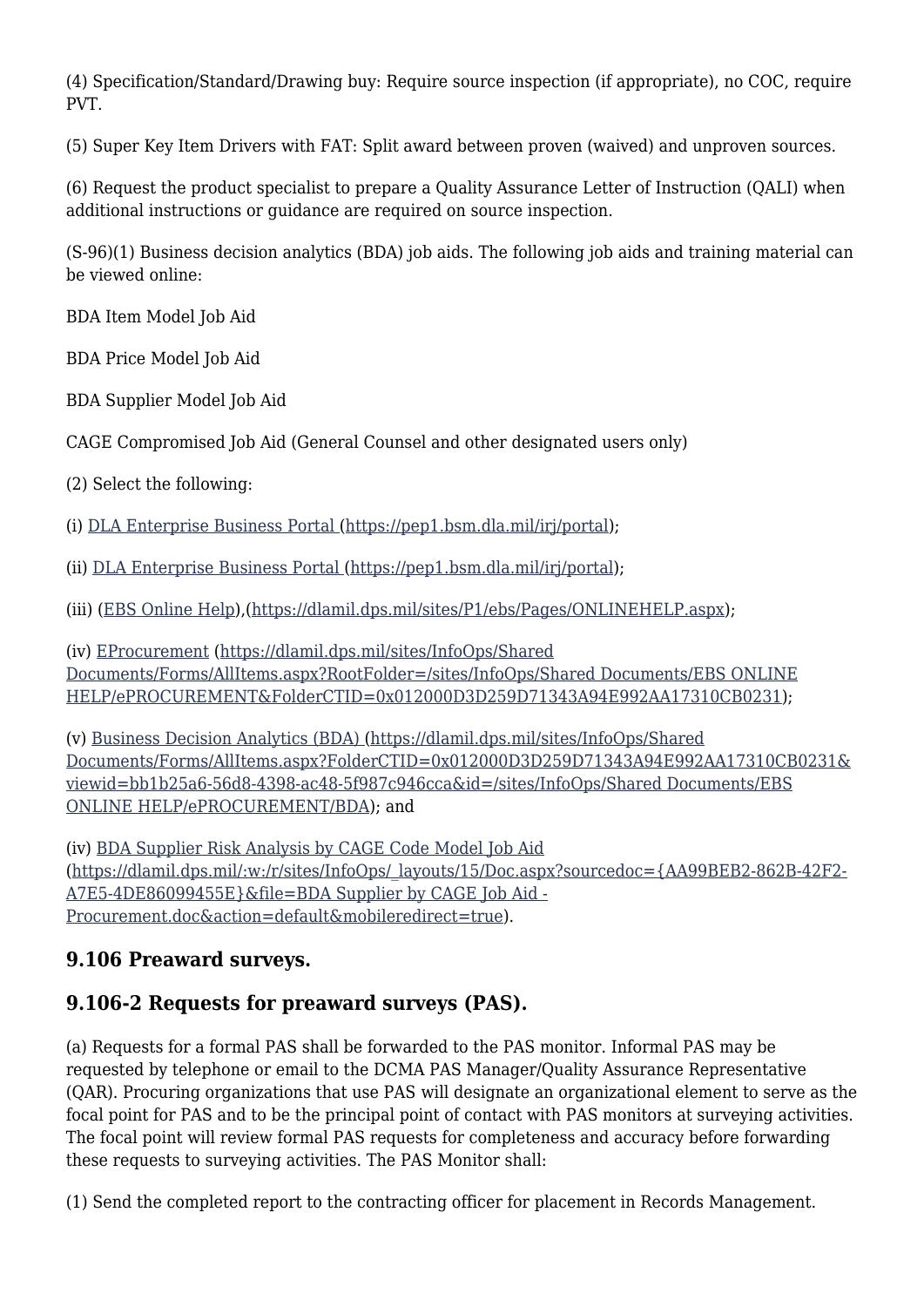(2) Send all formal PAS documentation regarding a company's quality control (if information is included in the survey results) to the product specialist.

# **SUBPART 9.2 – QUALIFICATIONS REQUIREMENTS**

*(Revised June 10, 2020 through PROCLTR 2020-12)*

#### **9.202 Policy.**

(a)(1) The CCO is the designee.

(i) QPL and QML qualification requirement documentation and justification are included in the technical description.

(ii) QSLM and QSLD information is retained at the procuring organizations.

(2) Solicitation.

(i) Solicitations and awards shall include procurement note H01 when purchasing qualification items in Federal Supply Class (FSC) 5935.

\*\*\*\*\*

H01 Qualified Products List (QPL) for Federal Supply Class (FSC) 5935 Connector Assemblies and Contacts (SEP 2016)

When an offeror includes connectors and electrical contacts manufactured by different qualified sources, the offeror agrees to provide to the contracting officer or quality assurance representative, prior to delivery, documentation signed by an authorized contractor representative responsible for quality assurance, demonstrating that the connectors and electrical contacts in question were manufactured by/obtained from a current QPL source(s). The signed documentation must as a minimum include:

- (1) Name of the quality assurance representative;
- (2) Name of connector manufacturer(s);
- (3) Manufacturer(s) part number(s) (P/N);
- (4) Name of contact manufacturer(s); and
- (5) The Commercial and Government Entity (CAGE) code of the manufacturer.

\*\*\*\*\*

(ii) Contracting officers shall include procurement note M01 in solicitations when purchasing qualification items in Federal Supply Classes (FSCs) 5961, Semiconductors and Hardware Devices, and 5962, Electronic Microcircuits.

\*\*\*\*\*

M01 Approved Suppliers for Federal Supply Class (FSC) 5961, Semiconductors and Hardware Devices, and FSC 5962, Electronic Microcircuits (JUN 2020)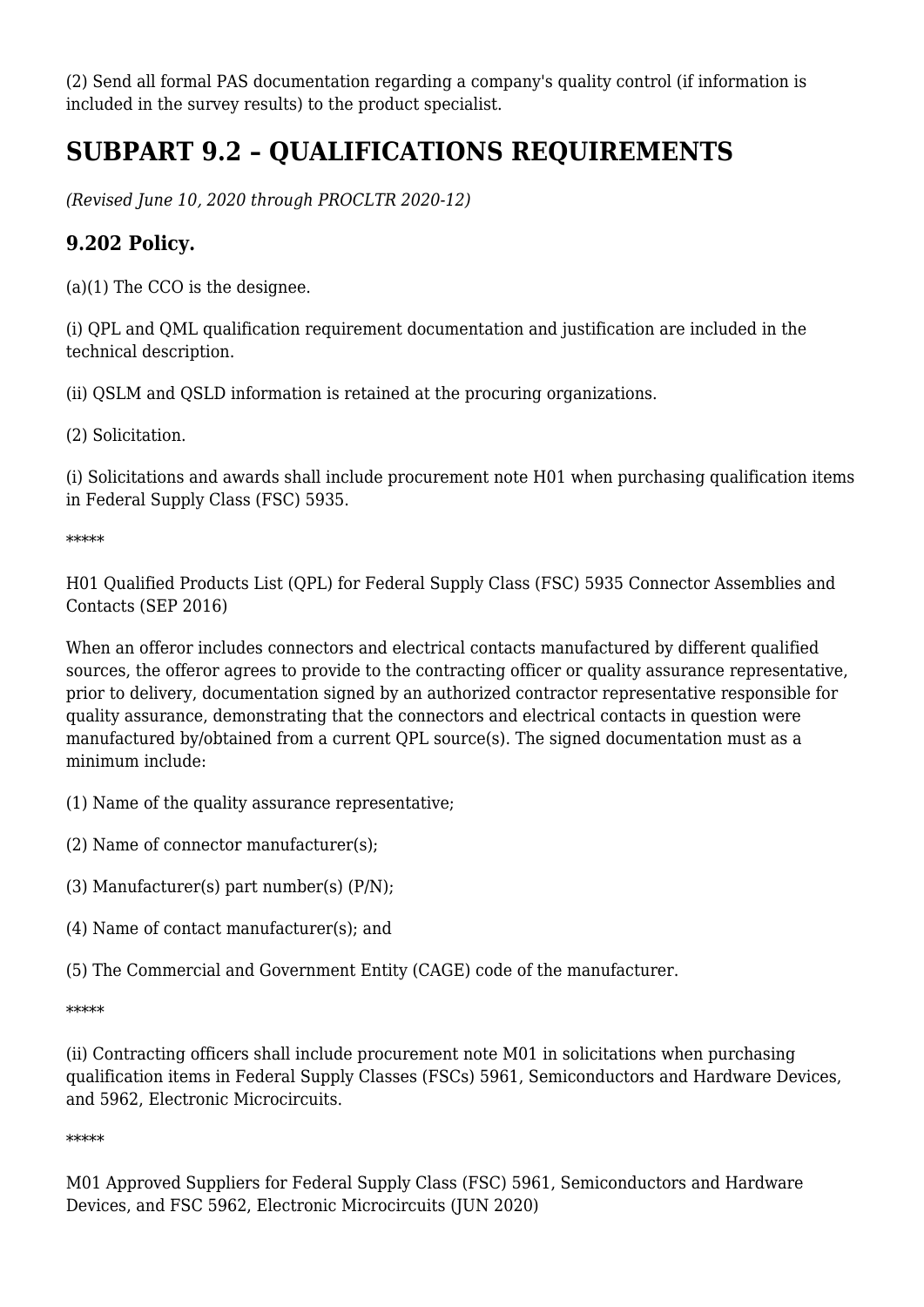(1) This material includes a sourcing restriction. The categories of sources of supply listed below, in order of precedence with Category One having the highest precedence, are eligible for award. Award, if made, will be within the highest category submitting an acceptable offer.

(a) Category One:

(i) The approved source (e.g., Original Component Manufacturer (OCM)/Original Equipment Manufacturer (OEM)) for the item specified in the solicitation/contract;

(ii) The approved source on the applicable Qualified Products List (QPL)/Qualified Manufacturers List (QML); or

(iii) The authorized distributors of the OCM/OEM or QPL/QML.

(b) Category Two: When no acceptable offer is received from suppliers listed in Category One, distributors listed on the Qualified Suppliers List of Distributors (QSLD), with adequate supply chain traceability documentation to the approved source of the item, are eligible to receive an award.

(c) Category Three: When no acceptable offer is received from suppliers in Category One or Category Two, the Government may make an award based on offers received from suppliers listed on the Qualified Testing Suppliers List (QTSL), with adequate test documentation.

(2) The QSLD Program (Qualified Suppliers List of Distributors

[\(https://landandmaritimeapps.dla.mil/offices/sourcing\\_and\\_qualification/…\)](https://landandmaritimeapps.dla.mil/offices/sourcing_and_qualification/offices.aspx?Section=QSL); and QTSL Program (Qualified Testing Suppliers List

[\(https://landandmaritimeapps.dla.mil/offices/sourcing\\_and\\_qualification/…\)](https://landandmaritimeapps.dla.mil/offices/sourcing_and_qualification/offices.aspx?Section=QTS) include the full listings of QSLD and QTSL suppliers, along with the qualification criteria.

\*\*\*\*\*

(iii) Reserved.

(iv) Contracting officers shall include procurement note M03 in solicitations when purchasing Troop Support QSLM/QSLD qualification items. If a QPL requirement applies, the contracting officer shall advise potential offeror(s) they must provide a QPL item and advise contractors with QSLD status they must provide the product of contractors with QSLM status whether the item is governed by a QPL or not. Contracting officers shall review the Qualified Suppliers List for Manufacturers (QSLM)/Qualified Suppliers List for Distributors (QSLD)

[\(https://www.dla.mil/TroopSupport/IndustrialHardware/Engineering-and-Tec…\)](https://www.dla.mil/TroopSupport/IndustrialHardware/Engineering-and-Technical-services/Qualified-Suppliers-List/) to validate Troop Support QSL sources.

\*\*\*\*\*

M03 Qualified Suppliers List for Manufacturers (QSLM)/Qualified Suppliers List for Distributors (QSLD) for Troop Support (JUN 2020)

(1) This is a qualified item. Only manufacturers listed on the Qualified Suppliers List for Manufacturers (QSLM)/Qualified Suppliers List for Distributors (QSLD) [\(https://www.dla.mil/TroopSupport/IndustrialHardware/Engineering-and-Tec…\)](https://www.dla.mil/TroopSupport/IndustrialHardware/Engineering-and-Technical-services/Qualified-Suppliers-List/) with adequate supply chain traceability of the item specified in the solicitation/contract back to the QSLM are eligible to receive an award.

(2) The Qualified Suppliers List for Manufacturers (QSLM)/Qualified Suppliers List for Distributors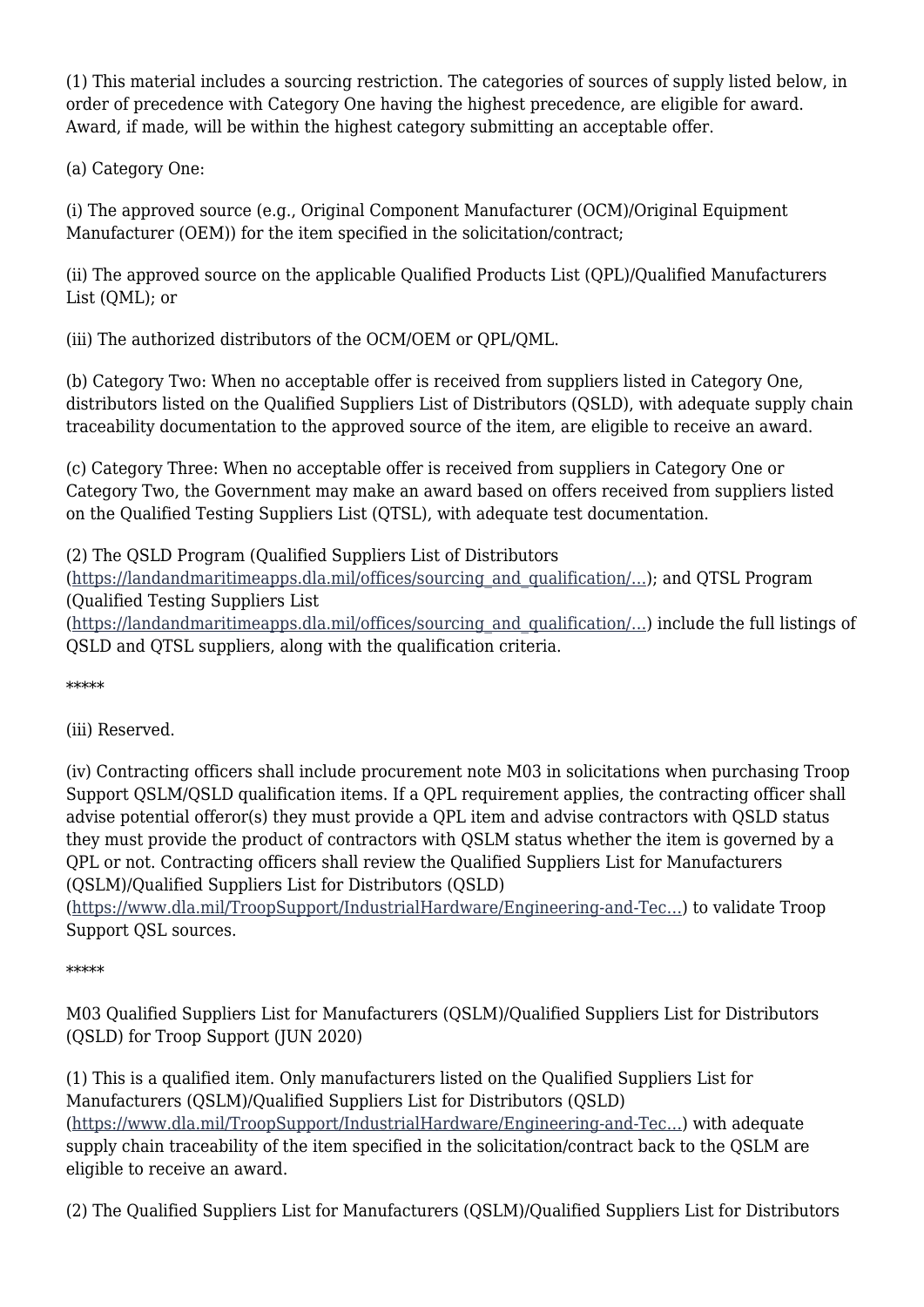(QSLD) ([https://www.dla.mil/TroopSupport/IndustrialHardware/Engineering-and-Tec…\)](https://www.dla.mil/TroopSupport/IndustrialHardware/Engineering-and-Technical-services/Qualified-Suppliers-List/) provides the full listing of QSLM and QSLD suppliers, along with the qualification criteria.

\*\*\*\*\*

(v) Contracting officers shall include procurement note H02 in solicitations and awards when purchasing component qualification items. Contracting officers shall validate QPL sources on offers and consult with the product specialist, if needed.

\*\*\*\*\*

H02 Component Qualified Products List (QPL)/Qualified Manufacturers List (QML) (SEP 2016)

This item contains one or more components defined by a specification(s) with an associated Qualified Products List (QPL) or Qualified Manufacturers List (QML). By submission of an offer, the offeror will supply such component item(s) only from sources currently qualified on the applicable QPLs/QMLs.

\*\*\*\*\*

#### **9.203 QPL's, QML's, and QBL's.**

(a) In addition to QPLs, QMLs, and QBLs, DLA uses agency developed qualification lists: Qualified Suppliers List of Distributors (QSLDs), Qualified Testing Suppliers List (QTSLs), and Qualified Suppliers List of Manufacturers (QSLMs).

(1) QSLD – a list of pre-qualified sources for certain components that are purchased and managed by DLA and have met DLA's traceability and quality system requirements. QSLD products are provided by

distributors that combine accepted commercial practices, quality assurance procedures that are consistent with industry and international quality standards, and tailored when necessary to product-unique requirements that can take the place of provisions traditionally stated in DLA solicitations.

(2) QTSL – a list of pre-qualified sources who have met DLA's quality system and testing requirements for untraceable product in certain commodities and have agreed to the provisions of the program. QTSL products are provided by suppliers that combine accepted counterfeit mitigation practices and quality assurance procedures that are consistent with industry and international quality standards.

(3) QSLM – a list of pre-qualified sources for certain fully competitive products which are purchased and managed by DLA. QSL products are provided by manufacturers that combine accepted commercial practices, quality assurance procedures that are consistent with industry and international quality standards, and tailored when necessary to product-unique requirements that can take the place of provisions traditionally stated in DLA solicitations.

(b) Qualified items are not automated and therefore are referred for manual review. The contracting officer shall –

(1) Include FAR Clause 52.209-1. For QSLD/QTSL/QSLM, recognize it is a qualified item from the Product Item Description (PID).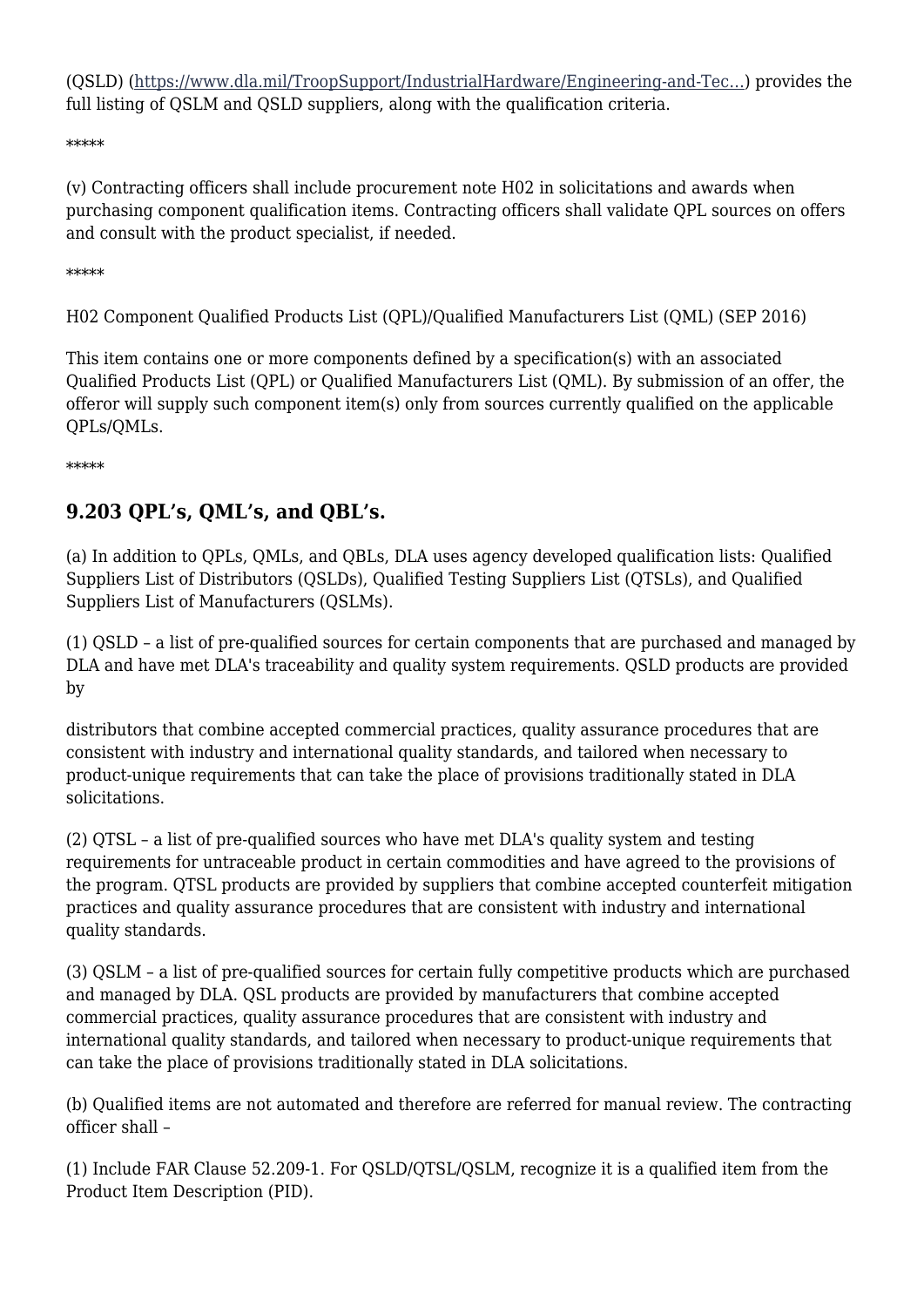(2) Check the applicable list(s) to ensure the potential offeror and/or its product is on the list.

(3) For offerors or products not on the applicable qualified list, request the offeror provide documentation that demonstrates supplier or its product meets the qualification standards prior to award.

(4) After qualification is verified, proceed with award.

# **9.204 Responsibilities for establishment of a qualification requirement.**

(a)(1) Contracting officers shall periodically post notice seeking additional sources or products for qualification in [Contract Opportunities](https://sam.gov/content/opportunities) ([https://sam.gov/content/opportunities\)](https://sam.gov/content/opportunities) at [SAM.gov](https://sam.gov/content/home) [\(https://sam.gov/content/home\)](https://sam.gov/content/home).

# **9.270 Aviation and ship critical safety items.**

# **9.270-3 Policy.**

(a) The product specialist (PS) shall coordinate with the design control activity and update the material master, ensuring the approved sources are current. Prior procurement history is not an indication of current source approval. The PS shall advise the contracting officer of changes to a supplier's status. When the PS removes an approved source, the PS shall identify all open purchase requests and open contracts and notify the assigned contracting officers and contract administrators. Contracting officers shall amend solicitations to reflect the updated approved sources. If a contract action will result in delivery of an item from a source that is no longer approved, the contracting officer or contract administrator shall coordinate with the product specialist to determine if the ESA will accept the material. In the event the ESA will not accept the material, the contract action shall be terminated. The PS shall draft a letter with the rationale for removal for the contracting officer. The contracting officer shall coordinate with the COMPAD and issue the letter to the supplier.

Origin inspection is required. Certificate of conformance (COC) is not authorized, unless approved by the ESA. Incorporate all quality requirements into the contract when specified (e.g., first article test, production lot testing). Do not waive any quality requirement without referring to the PS.

When automated solicitations are used to solicit CSIs, offers must be manually evaluated and awarded.

All solicitations and contracts for CSI shall list the items in DFARS 252.209-7010 and shall include procurement note H04.

\*\*\*\*\*

H04 Sourcing for Critical Safety Items (SEP 2016)

The contractor procuring, modifying, repairing, or overhauling a critical safety item shall only use a source approved by the head of the design control activity.

\*\*\*\*\*

When multiple approved sources are identified, consider using acquisition strategies to help maintain more than one source, such as split awards or multiple awards. This minimizes ESA revalidation referrals required for CSIs whenever a source has not received an award for over 3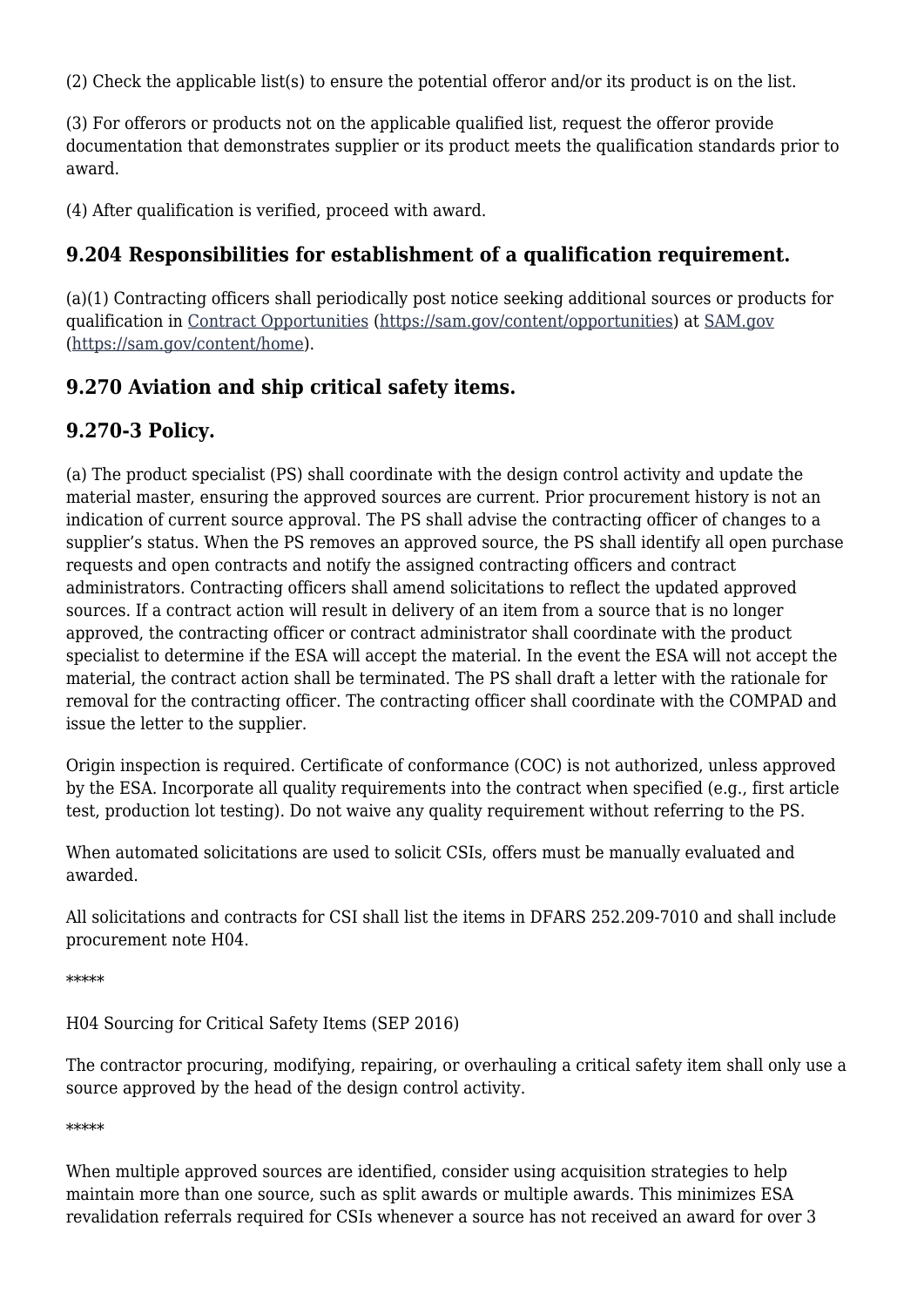years.

Refer all offers of used, reconditioned, or remanufactured supplies; or unused former Government surplus property that are under consideration to the product specialist for evaluation (see [11.302\(b\)](https://www.acquisition.gov/%5Brp:link:dlad-part-11%5D#P11_302_b)).

Prior to making award, obtain all approvals required on the DLA Form 13, Critical Safety Items and SPC Items Award Checklist, and retain in official contract file.

When award is made, notify the PS, who will determine if a quality assurance letter of instruction (QALI) is required. If award was made to a dealer or distributor, a QALI is mandatory; the QAS must have conducted a preaward review of traceability documentation in accordance with the approval/review requirements at [9.270-3\(S-91\).](https://www.acquisition.gov/%5Brp:link:dlad-part-9%5D#P9_270_3_S_91)

When a contractor changes a business arrangement with an approved source for the item being acquired, or in a manufacturing process or facility, the contracting officer shall coordinate with the PS and take corrective action as needed.

(S-90) Critical Application Items (CAIs) are items where failure could affect mission, performance, readiness, or safety. The PS may need to coordinate with the ESA and shall follow any applicable performance based agreement and DLAI 3200.4.

(S-91) Contracting officers shall use the table below to determine when preaward referral to the PS is required to ensure that a prospective contractor is technically acceptable.

#### **REQUIREMENTS FOR PREAWARD REFERRAL TO PRODUCT SPECIALIST**

| <b>Type Of</b><br><b>Offer</b>                 | <b>Criticality</b><br><b>Of Item</b>                      | Contracting<br>Officer (CO)<br><b>Can Award?</b> | <b>Requires</b><br><b>Referral To</b><br>Technical/<br>Quality? | <b>Requires</b><br><b>Approval</b><br><b>From</b><br>ESA? | Award<br><b>Requires</b><br><b>Approval</b><br><b>One</b><br><b>Level</b><br>above<br>CO? |
|------------------------------------------------|-----------------------------------------------------------|--------------------------------------------------|-----------------------------------------------------------------|-----------------------------------------------------------|-------------------------------------------------------------------------------------------|
| Approved source<br>offering "exact<br>product" | Noncritical<br>or Critical<br>Item Code<br>(CIC)<br>Blank | <b>Yes</b>                                       | N <sub>0</sub>                                                  | No                                                        | No                                                                                        |
| Approved source<br>offering "exact<br>product" | Critical<br>Application<br>Item (CAI)                     | <b>Yes</b>                                       | N <sub>0</sub>                                                  | No                                                        | N <sub>o</sub>                                                                            |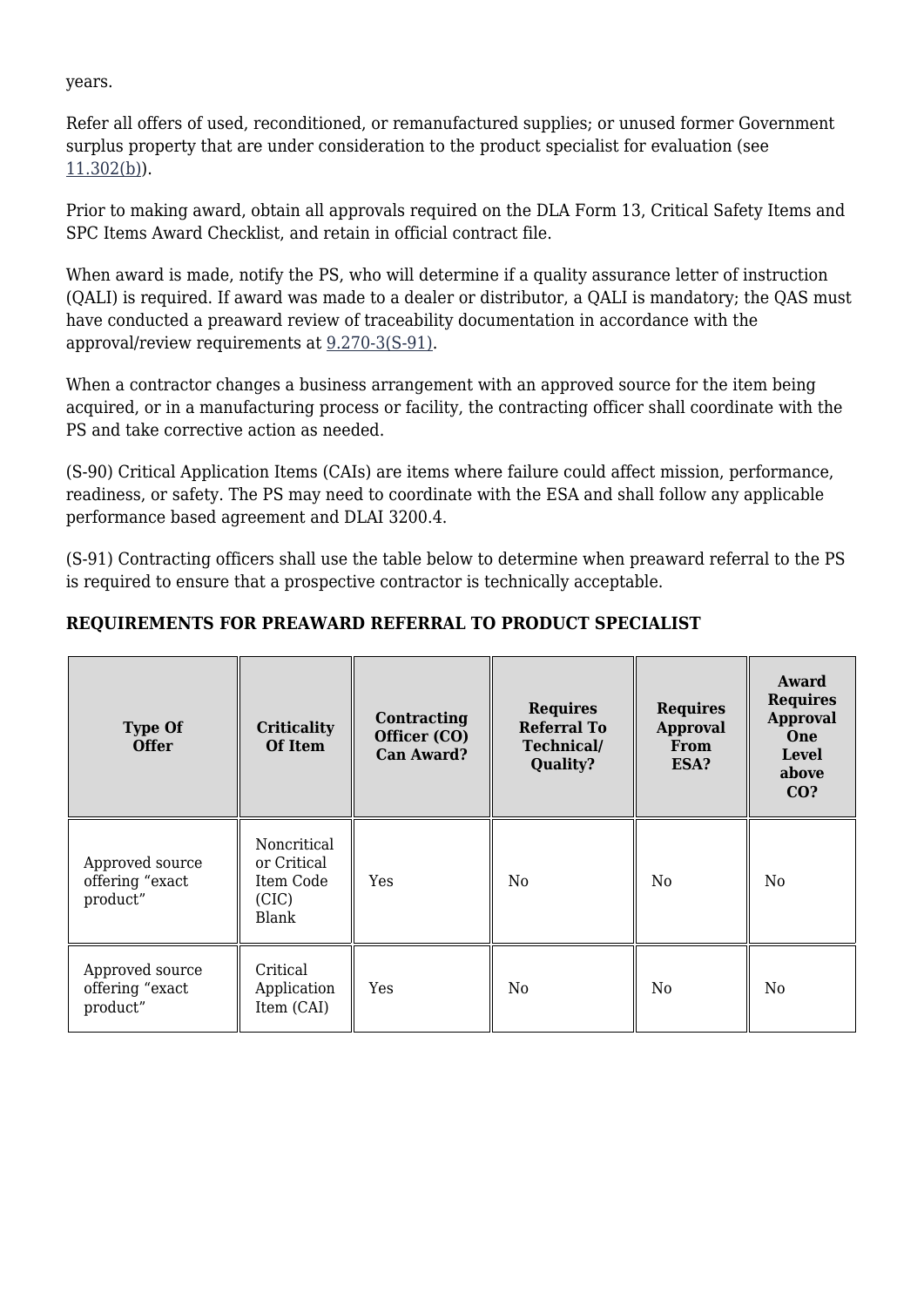| <b>Type Of</b><br><b>Offer</b>                                          | <b>Criticality</b><br>Of Item                                    | Contracting<br>Officer (CO)<br><b>Can Award?</b>                                                                                                                                                                                                                                                                                                                                                                              | <b>Requires</b><br><b>Referral To</b><br>Technical/<br>Quality? | <b>Requires</b><br><b>Approval</b><br>From<br>ESA? | Award<br><b>Requires</b><br><b>Approval</b><br>One<br><b>Level</b><br>above<br>CO?                                                                                                                     |
|-------------------------------------------------------------------------|------------------------------------------------------------------|-------------------------------------------------------------------------------------------------------------------------------------------------------------------------------------------------------------------------------------------------------------------------------------------------------------------------------------------------------------------------------------------------------------------------------|-----------------------------------------------------------------|----------------------------------------------------|--------------------------------------------------------------------------------------------------------------------------------------------------------------------------------------------------------|
| Approved source<br>offering "exact<br>product"                          | Critical<br>Safety<br>Item (CSI)                                 | Yes                                                                                                                                                                                                                                                                                                                                                                                                                           | N <sub>0</sub>                                                  | N <sub>0</sub>                                     | Yes<br>(Does not<br>apply to<br>fully<br>automated<br>awards if<br>system<br>only<br>permits a<br>fully<br>automated<br>award<br>when an<br>approved<br>source is<br>offering<br>an exact<br>product.) |
| Dealer/Distributor<br>(non-manufacturer)<br>offering "exact<br>product" | Noncritical<br>or Critical<br>Item Code<br>(CIC)<br><b>Blank</b> | Yes<br>(Contracting<br>officer shall<br>obtain<br>traceability<br>documentation<br>prior to<br>award; or shall<br>require offeror<br>to retain<br>documentation<br>in accordance<br>with<br>procurement<br>note C03 and<br>provide it for<br>review at time<br>of Government<br>source<br>inspection, if<br>applicable in<br>accordance<br>with<br>$9.270-3(a)$ , or<br>during random<br>or directed<br>postaward<br>audits.) | N <sub>0</sub>                                                  | N <sub>0</sub>                                     | No                                                                                                                                                                                                     |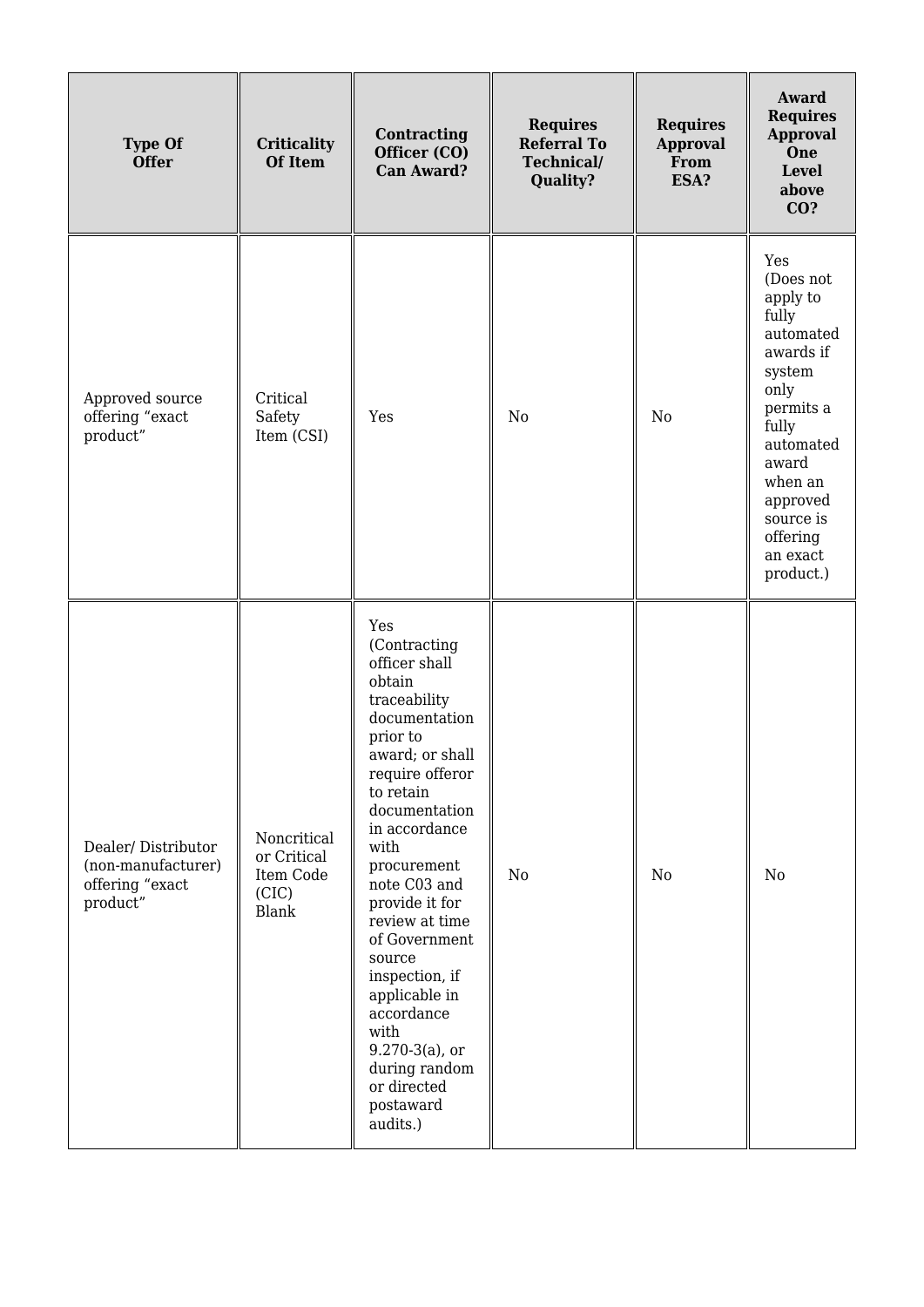| <b>Type Of</b><br><b>Offer</b>                                          | <b>Criticality</b><br>Of Item         | Contracting<br>Officer (CO)<br><b>Can Award?</b>                                                                                                                                                                                                                                                                                                                                                                              | <b>Requires</b><br><b>Referral To</b><br><b>Technical/</b><br>Quality?                                                                                                                                                                                                                                                   | <b>Requires</b><br><b>Approval</b><br>From<br>ESA? | <b>Award</b><br><b>Requires</b><br><b>Approval</b><br>One<br><b>Level</b><br>above<br><b>CO?</b> |
|-------------------------------------------------------------------------|---------------------------------------|-------------------------------------------------------------------------------------------------------------------------------------------------------------------------------------------------------------------------------------------------------------------------------------------------------------------------------------------------------------------------------------------------------------------------------|--------------------------------------------------------------------------------------------------------------------------------------------------------------------------------------------------------------------------------------------------------------------------------------------------------------------------|----------------------------------------------------|--------------------------------------------------------------------------------------------------|
| Dealer/Distributor<br>(non-manufacturer)<br>offering "exact<br>product" | Critical<br>Application<br>Item (CAI) | Yes<br>(Contracting<br>officer shall<br>obtain<br>traceability<br>documentation<br>prior to<br>award; or shall<br>require offeror<br>to retain<br>documentation<br>in accordance<br>with<br>procurement<br>note C03 and<br>provide it for<br>review at time<br>of Government<br>source<br>inspection, if<br>applicable in<br>accordance<br>with<br>$9.270-3(a)$ , or<br>during random<br>or directed<br>postaward<br>audits.) | No                                                                                                                                                                                                                                                                                                                       | No                                                 | No                                                                                               |
| Dealer/Distributor<br>(non-manufacturer)<br>offering "exact<br>product" | Critical<br>Safety<br>Item (CSI)      | Yes<br>(Contracting<br>officer shall<br>obtain<br>traceability<br>documentation<br>prior to<br>award.)                                                                                                                                                                                                                                                                                                                        | Yes<br>(Product<br>specialist will<br>conduct<br>preaward<br>review of<br>traceability<br>documentation,<br>on which<br>quality<br>assurance<br>letter of<br>instruction<br>(QALI) will be<br>based. Referral<br>to product<br>specialist is<br>mandatory<br>after award to<br>finalize QALI.<br>(See<br>$9.270-3(a)$ ). | No                                                 | Yes                                                                                              |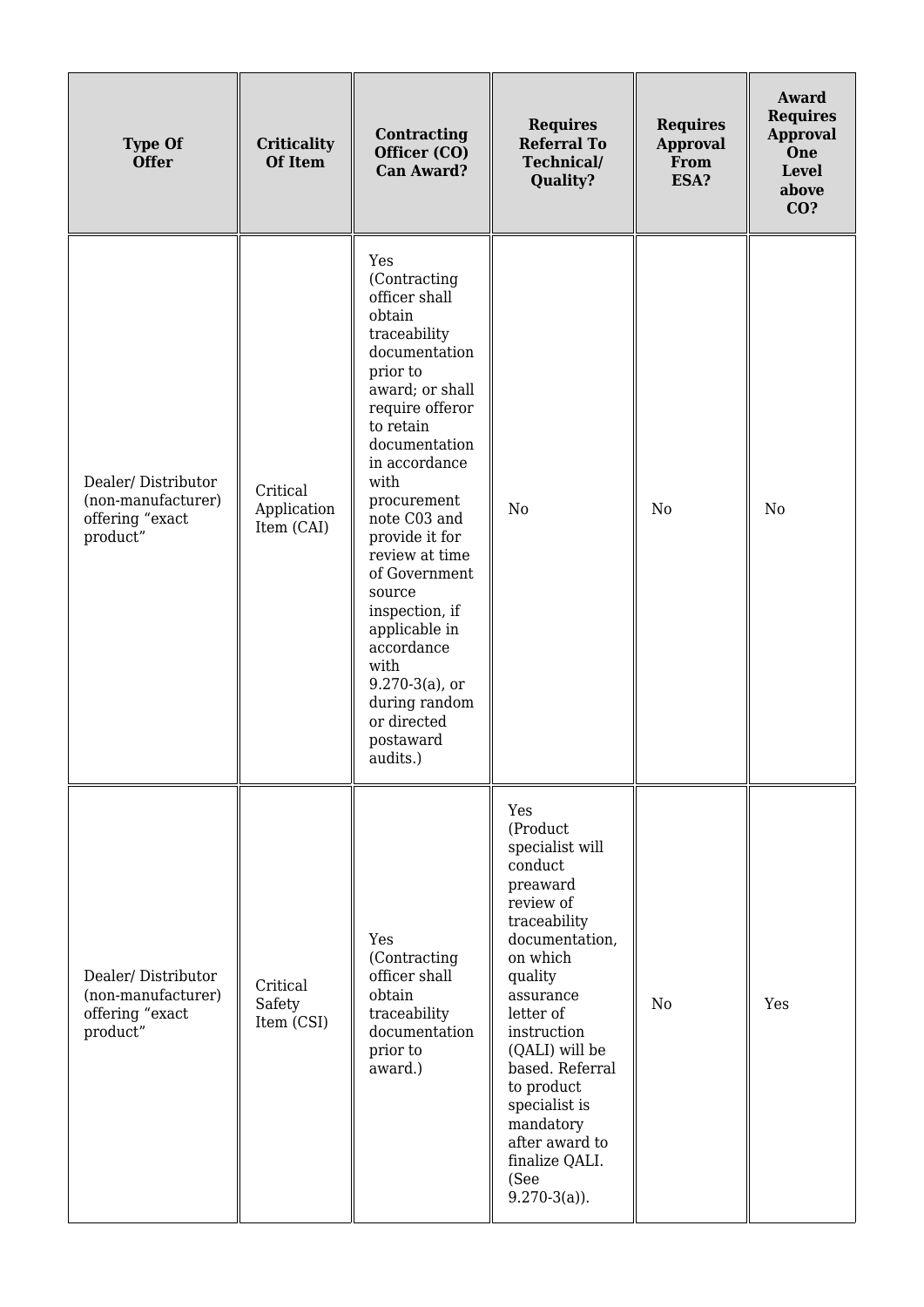| <b>Type Of</b><br><b>Offer</b>                                    | <b>Criticality</b><br>Of Item                                    | Contracting<br>Officer (CO)<br><b>Can Award?</b>                                                                                                              | <b>Requires</b><br><b>Referral To</b><br>Technical/<br><b>Quality?</b> | <b>Requires</b><br><b>Approval</b><br>From<br>ESA?                                                                                                                                  | <b>Award</b><br><b>Requires</b><br><b>Approval</b><br>One<br><b>Level</b><br>above<br>CO? |
|-------------------------------------------------------------------|------------------------------------------------------------------|---------------------------------------------------------------------------------------------------------------------------------------------------------------|------------------------------------------------------------------------|-------------------------------------------------------------------------------------------------------------------------------------------------------------------------------------|-------------------------------------------------------------------------------------------|
| Unapproved<br>manufacturing<br>source offering<br>"exact product" | Noncritical<br>or Critical<br>Item Code<br>(CIC)<br><b>Blank</b> | N <sub>0</sub><br>(Contracting<br>officer shall<br>obtain<br>traceability<br>documentation<br>and refer offer<br>to product<br>specialist prior<br>to award.) | Yes                                                                    | Product<br>Specialist<br>must<br>follow DLA<br>Logistics<br>Operations<br>Division<br>Desk Book<br>and local<br>procedures<br>to<br>determine<br>if ESA<br>referral is<br>required. | N <sub>0</sub>                                                                            |
| Unapproved<br>manufacturing<br>source offering<br>"exact product" | Critical<br>Application<br>Item (CAI)                            | N <sub>o</sub><br>(Contracting<br>officer shall<br>obtain<br>traceability<br>documentation<br>and refer offer<br>to product<br>specialist prior<br>to award.) | Yes                                                                    | Yes                                                                                                                                                                                 | N <sub>o</sub>                                                                            |
| Unapproved<br>manufacturing<br>source offering<br>"exact product" | Critical<br>Safety<br>Item (CSI)                                 | N <sub>0</sub><br>(Contracting<br>officer shall<br>obtain<br>traceability<br>documentation<br>and refer offer<br>to product<br>specialist prior<br>to award.) | Yes                                                                    | Yes                                                                                                                                                                                 | Yes                                                                                       |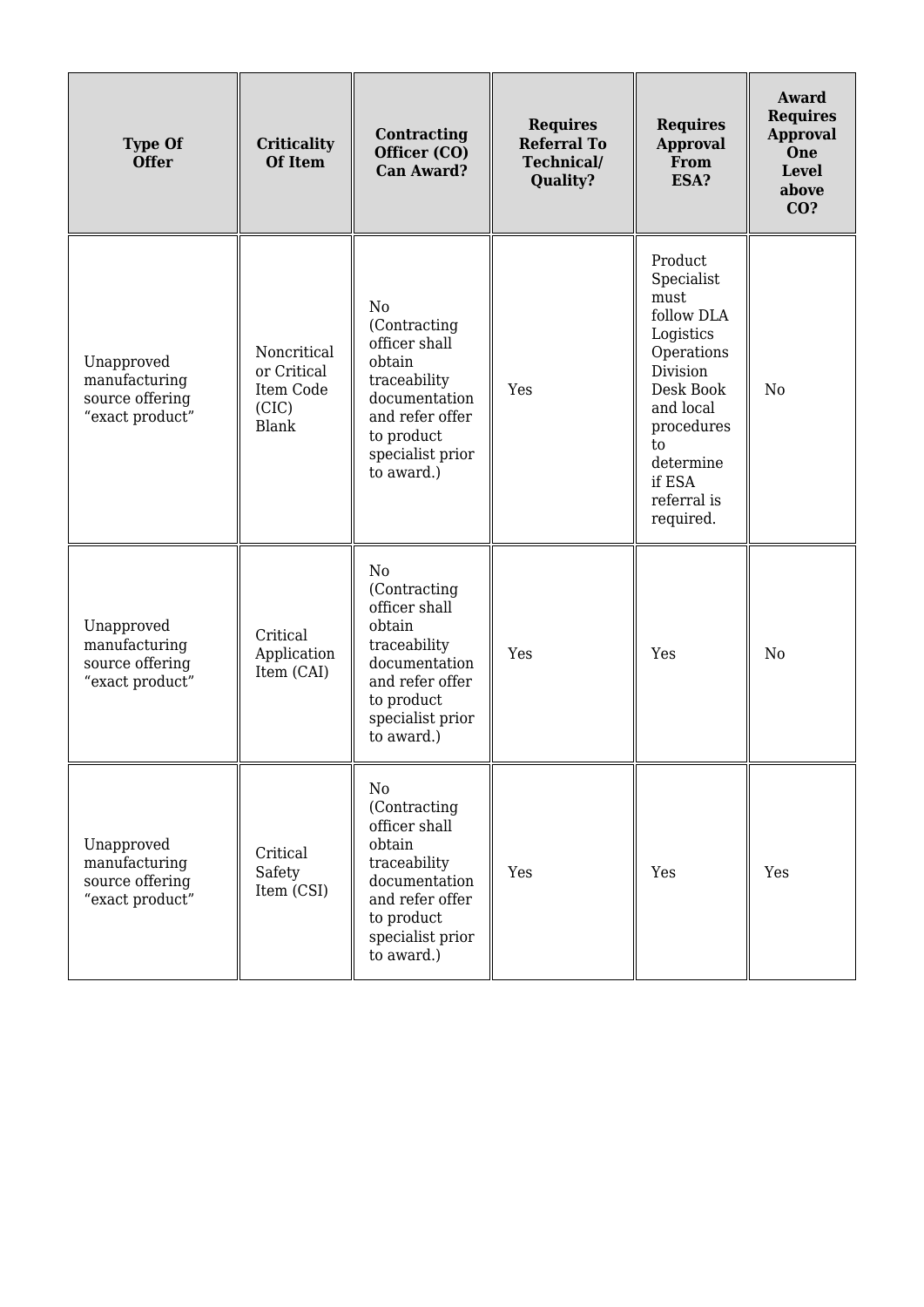| <b>Type Of</b><br><b>Offer</b>                | <b>Criticality</b><br>Of Item                                    | Contracting<br>Officer (CO)<br><b>Can Award?</b> | <b>Requires</b><br><b>Referral To</b><br>Technical/<br>Quality? | <b>Requires</b><br><b>Approval</b><br>From<br>ESA?                                                                                                                                  | Award<br><b>Requires</b><br><b>Approval</b><br>One<br><b>Level</b><br>above<br>CO? |
|-----------------------------------------------|------------------------------------------------------------------|--------------------------------------------------|-----------------------------------------------------------------|-------------------------------------------------------------------------------------------------------------------------------------------------------------------------------------|------------------------------------------------------------------------------------|
| Any source<br>offering "alternate<br>product" | Noncritical<br>or Critical<br>Item Code<br>(CIC)<br><b>Blank</b> | No                                               | Yes                                                             | Product<br>Specialist<br>must<br>follow DLA<br>Logistics<br>Operations<br>Division<br>Desk Book<br>and local<br>procedures<br>to<br>determine<br>if ESA<br>referral is<br>required. | N <sub>0</sub>                                                                     |
| Any source<br>offering "alternate<br>product" | Critical<br>Application<br>Item (CAI)                            | N <sub>o</sub>                                   | Yes                                                             | Yes                                                                                                                                                                                 | N <sub>0</sub>                                                                     |
| Any source<br>offering "alternate<br>product" | Critical<br>Safety<br>Item (CSI)                                 | No                                               | Yes                                                             | Yes                                                                                                                                                                                 | Yes                                                                                |

(S-92) The DLA Aviation technical oversight office (TOO) is authorized to maintain and disseminate all information regarding exemptions/waivers from CSI policies and clauses. Part 10 was deleted IAW PROCLTR 15-13.The TOO will maintain this information and provide electronic access on their website.

# **SUBPART 9.3 – FIRST ARTICLE TESTING AND APPROVAL**

*(Revised June 10, 2020 through PROCLTR 2020-09)*

#### **9.302 General.**

When placing a First Article Test (FAT) requirement in the Technical Data package (TDP), the activity imposing the requirement must provide justification for requiring a FAT in lieu of using less costly methods for ensuring the desired quality (e.g., DCMA inspections, Product Verification inspection, or Production Lot testing). Solicitations may be amended by the contracting officer to remove the requirement for FAT. The contracting officer is the final authority for imposing FAT and shall document the contract file when the requirement is removed or waived.

#### **9.304 Exceptions.**

FAT will not be applied for products identified to the following programs or assigned Acquisition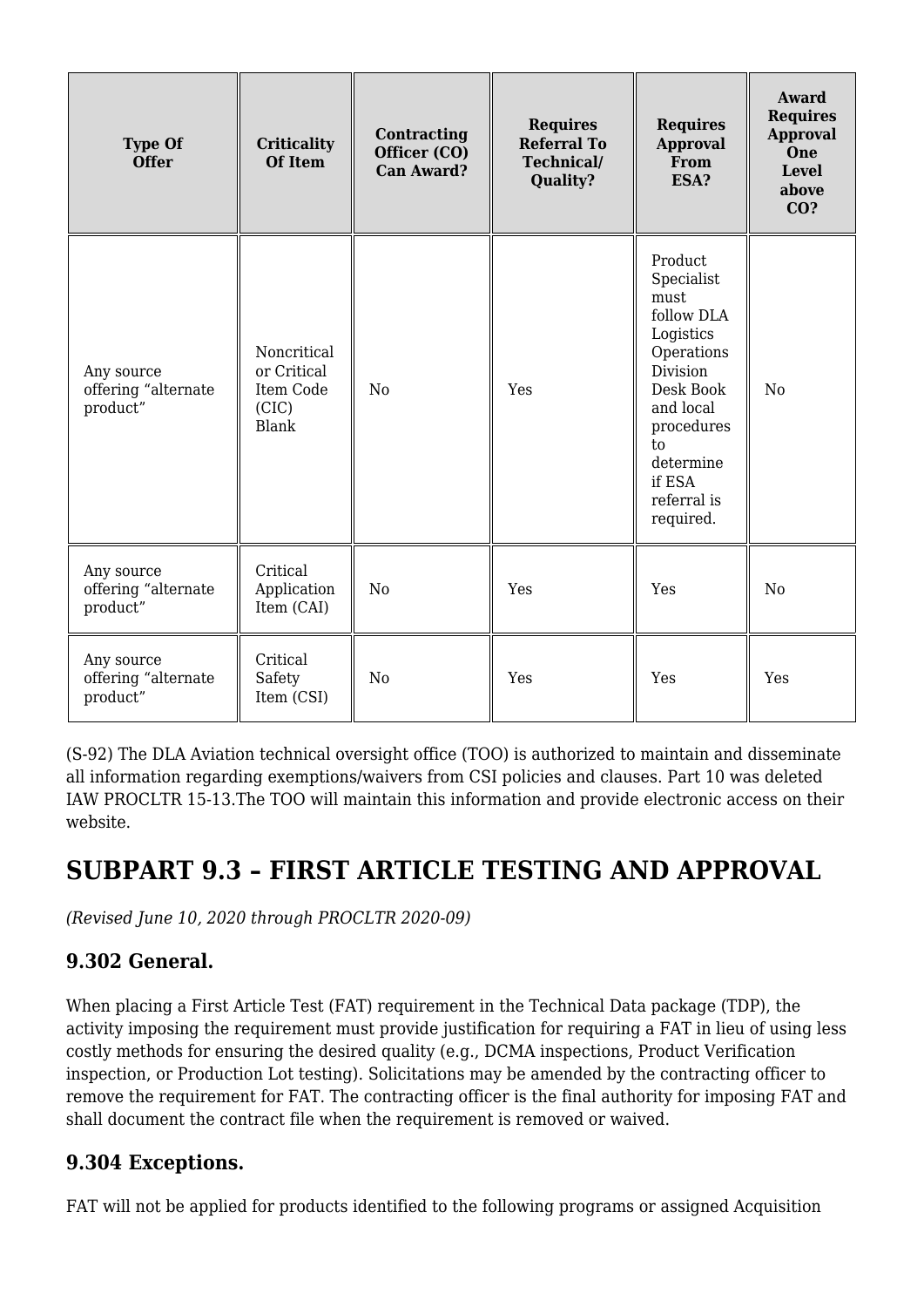Method Suffix Codes (AMSC):

- (a) Reverse Engineering projects.
- (b) Qualification with an AMSC Code T.
- (c) Commercially available AMSC Code Z.
- (d) Lack technical data AMSC Codes D, H, and P.

#### **9.306 Solicitation requirements.**

(S-90) The contracting officer shall include procurement note E08 in solicitations and awards when first article testing (FAT) applies. The contracting officer shall also include shipping and packaging instructionsin awards.For manual solicitations, the contracting officer shall complete the fill-ins with information in the material master. For automated solicitations, the system pre-populates the information. If any information is unavailable, the contracting officer shall contact the product specialist. For awards,the contracting officer shall complete the fill-ins with information from the solicitation; or as otherwise negotiated with the offeror.

(S-91) For all contract line items for FAT in awards, the contracting officer shall designate inspection at source and acceptance at destination. The contracting officer shall ensure the solicitation International Commerce Terminology Terms (Incoterms) match the production line item Incoterms,or DIBBS will not post the solicitation. Prior to award, the contracting officer shall confirm that FAT still applies; and, if it does, change the FAT line items Incoterm to "F" in EBS, for inspection at source, acceptance at destination, FOB destination.

\*\*\*\*\*

E08 First Article Testing Requirements (MAY 2020)

(1) If there is not a separate contract line item number (CLIN) for FAT, the offeror shall include all costs and risk associated with completion of the FAT requirement in the production CLIN price.

(2) If there is a separate FAT CLIN, the offeror shall include all costs and risk associated with completion of the FAT requirement in the FAT CLIN price. The unit of issue for the FAT CLIN, EACH, is equal to one First Article Test (1EA=1FAT). To receive payment for any costs associated with FAT, the offeror shall propose costs associated with FAT on a separate CLIN. The offeror shall base the production CLIN price solely on all costs associated with completion of the production units and shall exclude all FAT-related costs.

(3) The contracting officer will use the total award price in selecting the best value offer from among all eligible offerors. However, for an offeror to be eligible for award, the contracting officer must determine that the FAT CLIN price (unless FAT is waived) and the production CLIN price are fair and reasonable; and, if set-aside under FAR Part 19, a fair market price. The offeror shall not propose a FAT CLIN price that is materially unbalanced in relation to the production CLIN price. In the event an offeror receives a waiver of the FAT requirement, the contracting officer will deduct the FAT CLIN price for the waived source in determining the total award price.

(4)(a) Notwithstanding the conditions for waiving first article, the contracting officer may order an additional first article sample, or portion thereof, in writing if there is a—

(i) Major change to the technical data;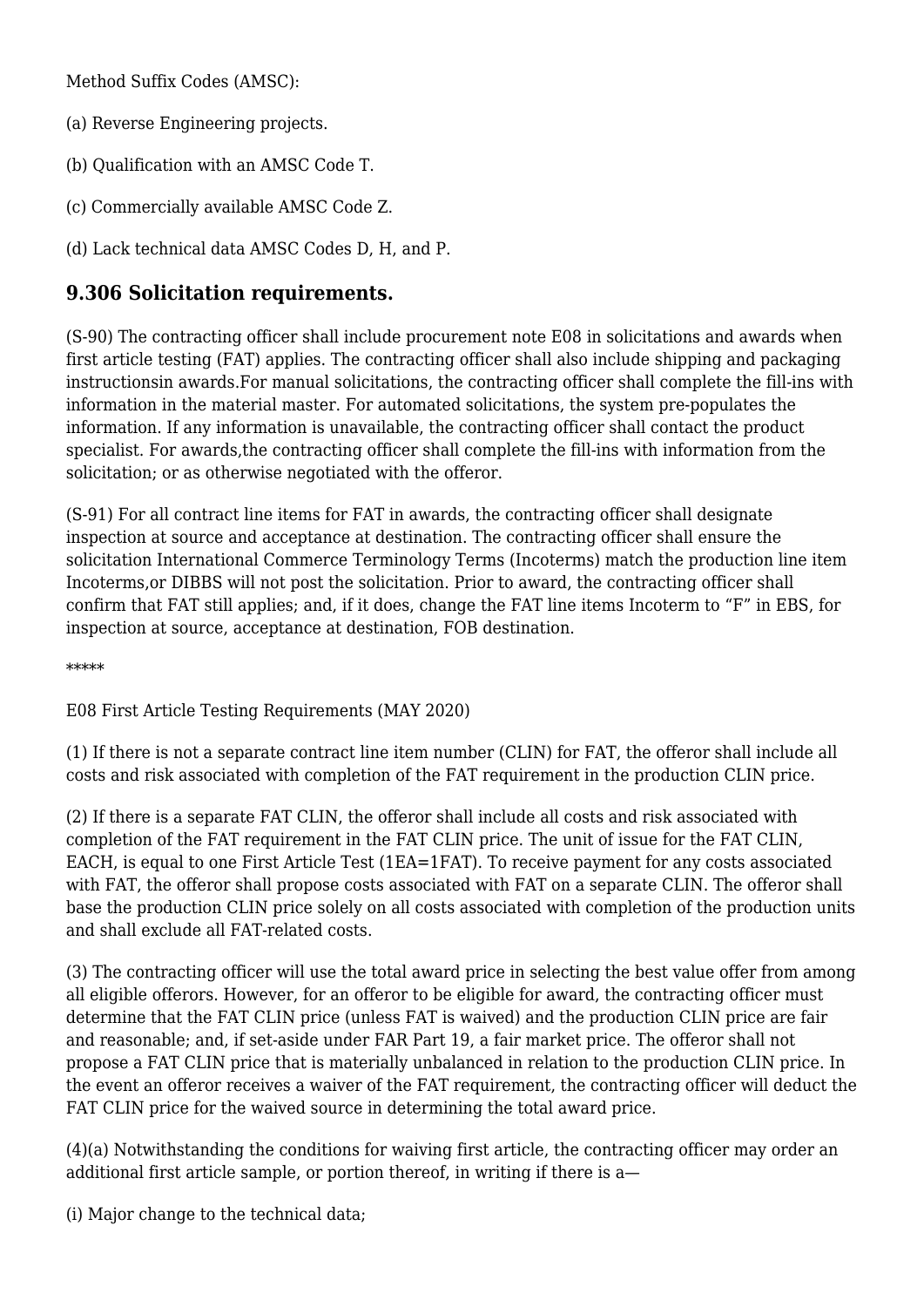(ii) Lapse in production for a period in excess of 90 days; or

(iii) Change in the place of performance (manufacturing facility), manufacturing process, material used, drawing, specification or source of supply.

(b) When conditions in paragraphs  $(4)(a)(i)$ , (ii), or (iii) occur, the contractor shall notify the contracting officer; who will determine whether to order an additional first article sample or portion thereof and provide instructions concerning the submission, inspection, and notification of results. The contractor shall bear the costs of the additional first article testing resulting from any of the causes in paragraphs (4)(a)(i)-(iii) instituted by the contractor and not due to changes directed by the Government.

(5) Waivers. The offeror may submit a request for FAT waiver to the contracting officer, who may waive the FAT requirement when all of the following criteria apply:

(a) The offeror requesting waiver has manufactured and delivered the item or a similar item within the last five (5) years, or within the last three (3) years for critical safety items. The offeror shall provide the following information and be prepared to provide documentary evidence upon the contracting officer's request:

(i) Contract number(s), date(s), and issuing Government agency or agencies.

(ii) Description of item previously furnished, identified by part number, type, model number and/or other identifying information. If the item previously furnished is similar but not identical to the item being acquired under the current buy, the offeror shall explain why manufacture of the item previously furnished is sufficient to demonstrate its ability to manufacture the item being acquired under the current buy without need for a first article test.

(iii) Engineering control document/change number of item previously furnished.

(b) There have been no changes to manufacturing processes, tooling, or place of performance.

(c) There have been no changes to manufacturing data (e.g., drawing revisions that change materials, dimensions, processes, inspection or testing requirements; or subcontractors used to manufacture the items successfully in the past).

(d) The offeror shall supply an item of the same design and manufactured by the same method at the same facilities as the item or similar item previously furnished and accepted under subparagraph  $(5)(a)$ .

(6) Contractor-Performed FAT.

(a) The contractor shall test the quantities as outlined in paragraph (a) of FAR clause 52.209- 3 as specified in the contract. The contractor shall submit reports in accordance with paragraph (b) of FAR clause 52.209-3, as supplemented in this procurement note.

(b) For test report preparation and delivery of contractor FAT, the contractor shall—

(i) Use the data item description DI-NDTI-80809B report format.

(ii)] Mark the test report with the following: "First article test report – Contract number: [*insert contract number*] and lot/item number: [*insert lot/item number*].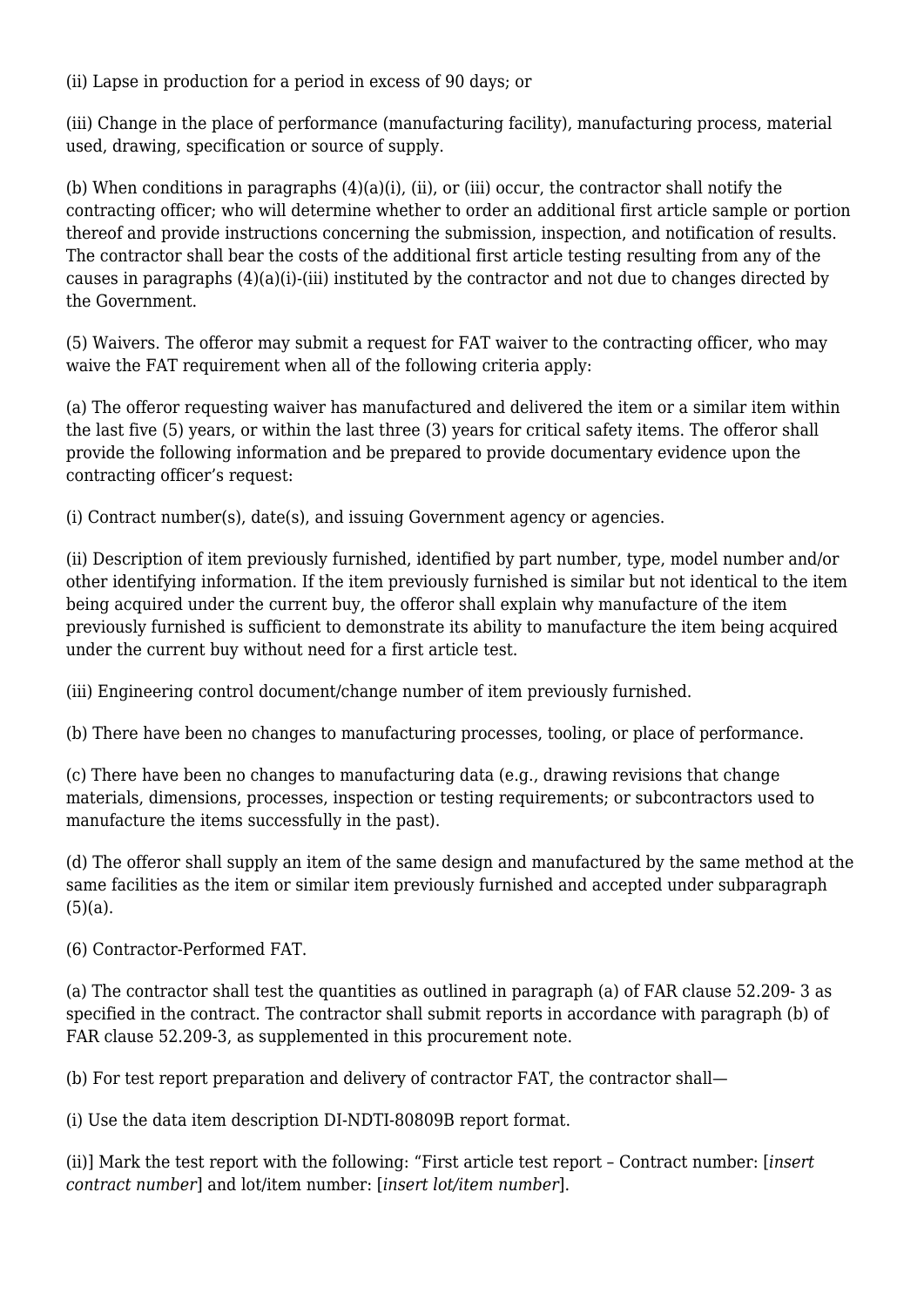(iii) Sign the FAT Report, accompanied by the system of record receiving report (i.e., WAWF or] DD Form 250) and contractor confirmation that the same process and facilities used to manufacture the first article units will be used to manufacture the production units, to the contracting officer at the applicable address shown below:

(A) For awards issued by DLA Aviation; or DLA Troop Support Clothing and Textile (C&T), Construction and Equipment, Medical Materiel, or Subsistence, submit the report to the procuring activity in Block 6 of the DD Form 1155, Block 7 of Standard Form (SF) 33, Block 5 of SF 26, or Block 9 of SF 1449 award.

(B) For awards issued by DLA Land (SPE7L), submit the report to the following address: DLA Land – FLSEB, ATTN: FAT Monitor, P. O. Box 3990, Columbus, OH 43218-3990, or email to: [Land.FAT.Monitor@dla.mil](mailto:Land.FAT.Monitor@dla.mil).

(C) For awards issued by DLA Maritime (SPE7M), submit the report to the following address: DLA Maritime – FMSE, ATTN: FAT Monitor, P. O. Box 3990, Columbus, OH 43218-3990, or email to: [maritime.fat.monitor@dla.mil.](mailto:maritime.fat.monitor@dla.mil)

(D) For awards issued by DLA Troop Support Industrial Hardware, submit the report to the following address: DLA Troop Support, Attention: First Article Testing Monitor, Building 3, 700 Robbins Avenue, Philadelphia, Pennsylvania 19111. Preferred electronic submissions: Hardware FAT Monitor at [DLAHardwareFATMonitor@dla.mil.](mailto:DLAHardwareFATMonitor@dla.mil)

(7) The contractor shall—

(a) Provide and maintain an inspection system acceptable to the Government in accordance with FAR Clause 52.246-2 or 52.246-3;

(b) Maintain and make available all records evidencing those details at the Government's request.

(c) At least fourteen (14) calendar days (or as otherwise specified in the contract) prior to shipment to the Government, provide written notice to the contracting officer and to the cognizant DCMA Functional Specialist when full administration or Quality Support administration is delegated to DCMA.

(8) Government-performed FAT. The contractor shall—

(a) For delivery of separately priced Government first article samples for Government performed FAT ship the units and system of record receiving report (i.e., WAWF or DD Form 250) to the test facility specified in paragraph (a) of FAR clause 52.209-4.

(b) For delivery of Government first article samples that are not separately priced, ship the units with a commercial shipping document to the test facility.

(c) Prepare the shipping container(s) by marking the external packages in bold letters, "First Article Exhibits – Do Not Post to Stock," adjacent to the MIL-STD-129 (latest revision) identification markings.

(d) Use a hard copy of the system of record receiving report (i.e., WAWF DD Form 250), or commercial shipping document as a packing list, in accordance with DFARS Appendix F.

(e) Mark the exterior of the shipping container in accordance with MIL-STD-129 (latest revision), paragraph 5.11.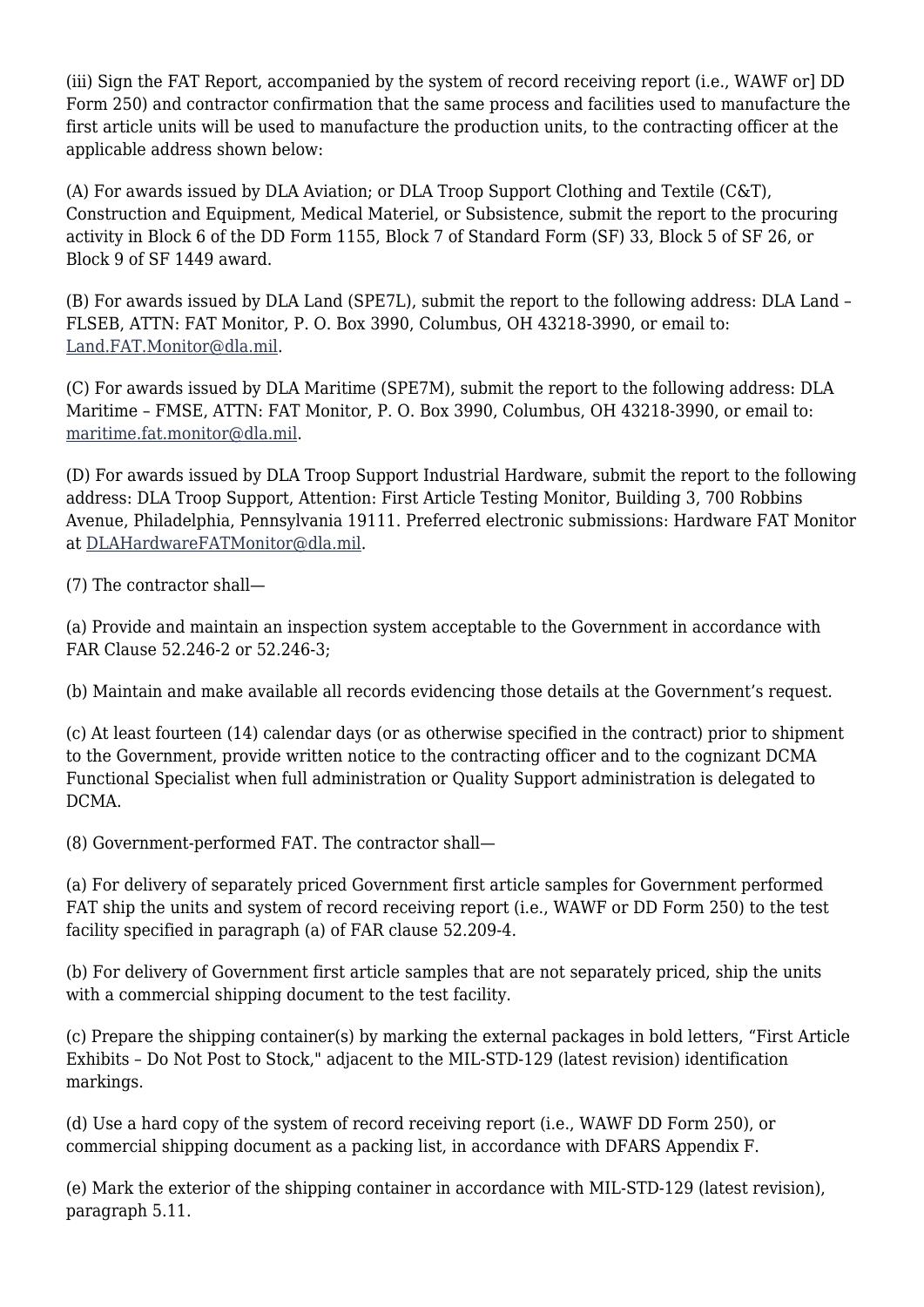(f) In the interior package, include hard copies of the contract, test reports, material certifications/process operation sheets, drawings used to manufacture the units, and a pre-paid return label or shipping account for payment.

(g) Send units by traceable means (e.g., certified or registered mail, United Parcel Service, Federal Express).

(h) Send an email with subject titled "Notification of Test Exhibits [*insert Government Lab DODAAC*]" to the corresponding address in (i) or (ii) below and to the contracting officer specified in the contract. In the email, provide the shipment date, contract/purchase order number, National Stock Number, means of transportation, tracking number, and summary of container contents. Attach a copy of the system of record receiving report (i.e., WAWF or DD Form 250) documenting the Government has performed the contract quality assurance within the system or record.

(i) DLA Land & Maritime – [DSCCProdVerif@dla.mil](mailto:DSCCProdVerif@dla.mil)

(ii) DLA Aviation – DSCR.Test[&EvaluationOffice@dla.mil](mailto:EvaluationOffice@dla.mil)

(9) At its discretion, the Government may return FAT units to the contractor at no cost to the Government. The contractor shall submit the return address and pre-paid return label or shipping account for payment.

(10) If the Government disapproves or conditionally approves Government-performed FAT units, the Government will take action in accordance with FAR 52.209-4.

\*\*\*\*\*

(S-92) The contracting officer shall include procurement note E09 in solicitations and awards when contractor FAT applies; and procurement note E10 in solicitations and awards when Government FAT applies. For manual solicitations, the contracting officer shall complete the fill-ins with information in the material master. For automated solicitations, the system prepopulates the information. If any information is unavailable, the contracting officer shall contact the product specialist. For awards, the contracting officer shall complete the fill-ins with information in the solicitation; or as otherwise negotiated with the offeror.

(S-93) The contracting officer shall follow the instructions in paragraphs (S-93)(1)-(4) for completing the delivery schedule in E09.

(1) Line (2)(a): For solicitations, enter the estimated number of days to deliver the FAT report. For awards, enter the negotiated number of days agreed upon with the contractor.

(2) Line (2)(b): Enter the number of days for the Government to review the report and notify the contractor of the results.

(3) Line (2)(c); For solicitations, enter the estimated number of days to deliver the final production quantity. For awards, enter the negotiated number of days to deliver the final production quantity.

(4) Line  $(2)(d)$ : Enter the sum of lines  $(2)(a)$  through  $(2)(c)$ .

\*\*\*\*\*

E09 Contractor First Article Test (FAT) Information (MAY 2020)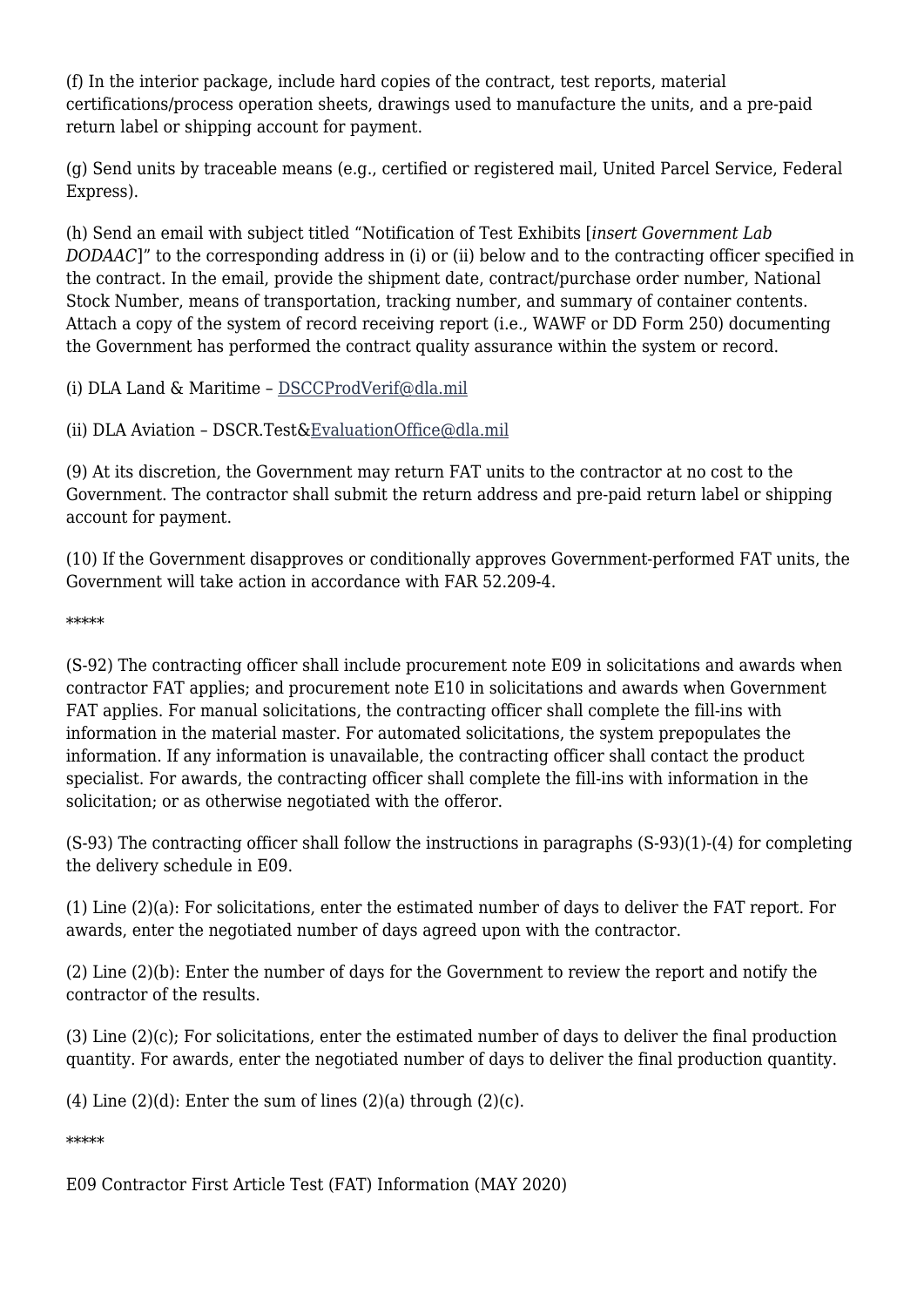(1) For FAT requirements, the Government will conduct inspection at source and acceptance at destination. The FOB point is destination. Due to known systems limitations, solicitations may contain erroneous inspection, acceptance, and FOB points; and this procurement note takes precedence over any conflicting terms.

(2) CONTRACTOR FAT DELIVERY SCHEDULE

(a) \_\_\_\_\_ Days: To Deliver FAT Report to the Government

(b) \_\_\_\_\_ Days: Government FAT Report Evaluation and Notification to Contractor

(c) \_\_\_\_\_ Days: To Deliver Final Production Quantity After Approval of FAT Report

(d)  $\qquad$  Total Delivery Days (Sum of Paragraphs (2)(a) through (2)(c))

\*\*\*\*\*

(S-94) The contracting officer shall follow the instructions in (S-94)(1)-(4) for completing the delivery schedule in E10.

(1) Line (2)(a): For solicitations, enter the estimated number of days to deliver the FAT units to the Government. For awards, enter the negotiated days agreed upon with the contractor.

(2) Line (2)(b): Enter the number of days for the Government to evaluate the FAT units and notify the contractor of the results.

(3) Line (2)(c): For solicitations, enter the estimated number of days to deliver the final production quantity. For awards, enter the negotiated number of days for delivery of the final production quantity.

(4) Line  $(2)(d)$ : Enter the sum of lines  $(2)(a)$  through  $(2)(c)$ .

\*\*\*\*\*

E10 Government First Article Test (FAT) Information (MAY 2020)

(1) For FAT requirements, the Government will conduct inspection at source and acceptance at destination. The FOB point is destination. Due to known systems limitations, solicitations may contain erroneous inspection, acceptance, and FOB points; and this procurement note takes precedence over any conflicting terms.

#### (2) GOVERNMENT FAT DELIVERY SCHEDULE

- (a) \_\_\_ Days: To Deliver FAT Units to the Government
- (b) \_\_\_ Days: Government FAT Evaluation and Notification to Contractor
- (c) \_\_\_ Days: To Deliver Final Quantity After Approval of FAT
- (d) Total Delivery Days (Sum of Paragraphs  $(2)(a)$  through  $(2)(c)$ )

\*\*\*\*\*

(S-95) The contracting officer shall—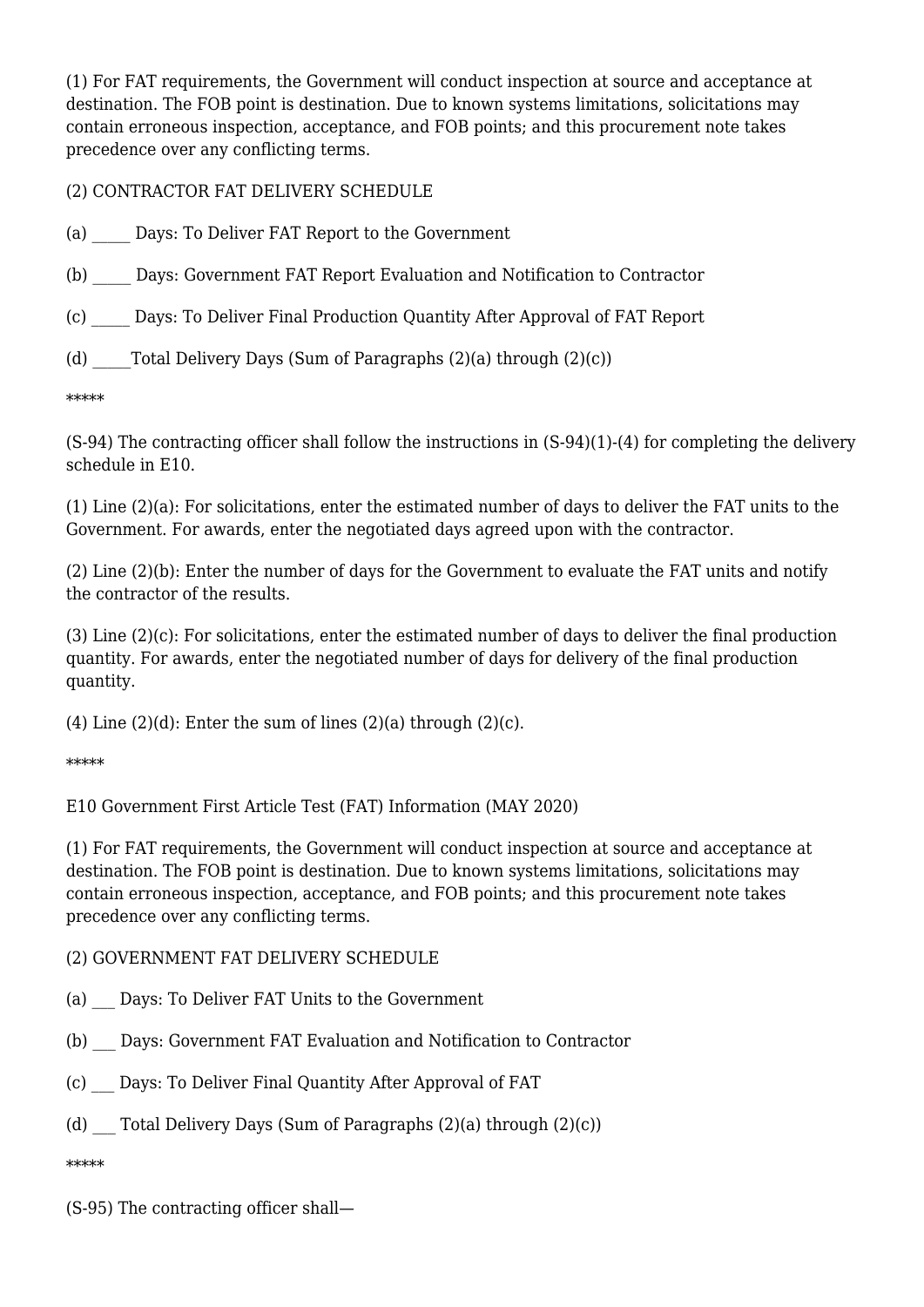(1) Determine the exhibit disposition by reviewing the material master (under the Material Data Tab in EProcurement).

(2) Include procurement note E01 in solicitations and awards if the requirement indicates that the contractor shall hold the units.

\*\*\*\*\*

E01 Supplemental First Article Exhibit Disposition – Contractor Maintained (MAY 2020)

The Government will return approved first article units to the contractor. The contractor shall hold the approved first article units at the production facility until it has produced and the Government has accepted all production quantities. In the case of indefinite delivery contracts, the contractor shall hold the first article units until the Government has approved the final production run and accepted the first delivery order. The units shall serve as a production guide or manufacturing standard if the Government receives reports of defects on delivered material or problems encountered during production. When disposing of the first article units, the contractor shall follow DFARS 252.245-7004(d).

\*\*\*\*\*

(3) Include procurement note E02 in solicitations and awards if the requirement indicates that the Government will hold the units.

\*\*\*\*\*

E02 Supplemental First Article Exhibit Disposition – Government Maintained (MAY 2020)

The Government will hold the first article units, either destroyed in testing or maintained as a manufacturing standard. The contractor shall produce/deliver the full quantity indicated on the contract order. The first article units will not be part of the production quantity.

#### \*\*\*\*\*

(S-96) FAT Testing Costs – Price Evaluation factors. The contracting officer shall include procurement note M04 if the Government's laboratory cost will be a factor in evaluating offers. For manual acquisitions, the contracting officer shall complete the fill-ins with information in the material master (Classification section > Product Assurance tab). For automated solicitations, the system pre-populates the information.

\*\*\*\*\*

M04 Evaluation Factor for Government Testing of First Articles (MAY 2020)

The cost to the Government for first article testing is a factor in evaluating offers. The contracting officer will add the Government's testing cost to the offered price of the applicable item. Unless cited elsewhere in the solicitation, the testing cost is:

| Item | Government testing cost |
|------|-------------------------|
|      |                         |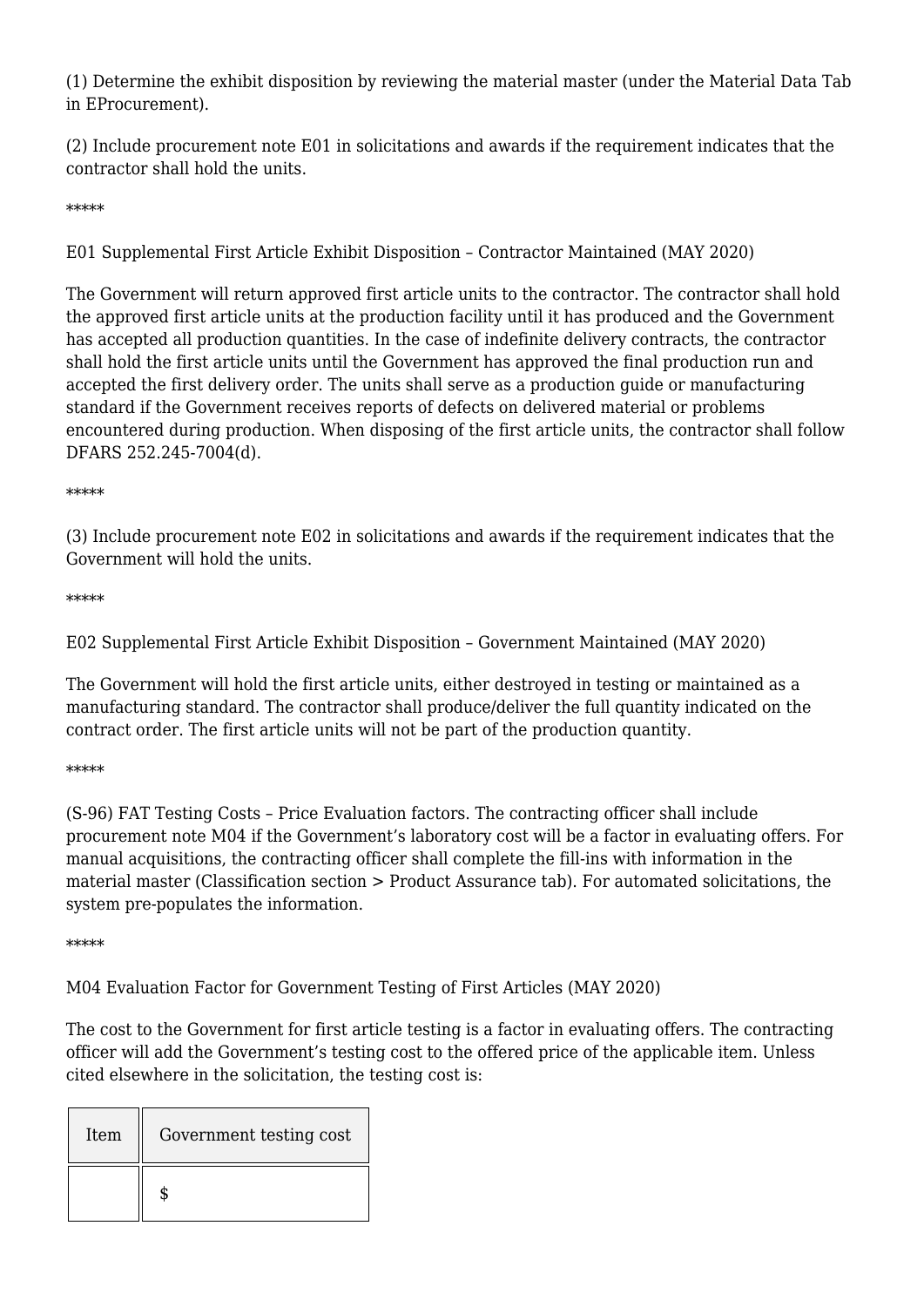|--|

\*\*\*\*\*

(S-97) The contracting officer shall include H07 in solicitations and awards if the requirement includes first article testing, and the contracting officer anticipates a split award to more than one source of supply to facilitate supply availability. The contracting officer shall not use this procedure if establishing requirements contracts or multiple award task or delivery order indefinite quantity contracts, or if partial small business set-asides apply.

\*\*\*\*\*

H07 Supply Assurance through Multisource Contracting (SEP 2017)

(1) *"Proven source"* means a source that has successfully met first article testing (FAT) requirements in the past and has been identified by the Government as currently meeting the criteria for FAT waiver.

(2) The Government may make multiple awards to assure the availability of supplies when FAT is required. When the contracting officer determines it is in the Government's best interest to increase the likelihood of timely supply availability, the contracting officer may make awards to both an unproven and a proven source of supply for this item. If there are no sources currently waived for the FAT requirement, the contracting officer may make awards to more than one unproven source of supply.

(3) If multiple awards will be made pursuant to (2) above, the source that represents the best value to the Government based on the evaluation criteria in the solicitation shall receive not less than 60% of the total requirement.

(4) Unless an offeror otherwise qualifies its offer, unit prices submitted for the total requirement will apply to any partial awards.

(5) If multiple awards are made pursuant to (2) above and one of the awardees is an unproven source that fails to successfully complete FAT requirements, the Government may increase the quantity of supplies called for in the schedule of this contract to the second awardee, if it is a proven source or is a previously unproven source that has successfully completed the FAT requirements for this contract, at the unit prices specified by the second awardee, up to and including 100% of the quantity awarded to the unproven source that was subject to the failed FAT. This option is separate and distinct from any other option terms and conditions included in this contract.

#### \*\*\*\*\*

(S-98) The contracting officer shall include procurement note L22 in solicitations when the acquisition is restricted to material manufactured by the sources listed on the source control drawing, as indicated by AMSC B. (Refer to DFARS PGI 217.7506 2-201.2.)

\*\*\*\*\*

L22 Restriction of Alternate Offers for Source Controlled Items (SEP 2017)

(1) The manufacturers listed on the source control drawing applicable to the item in the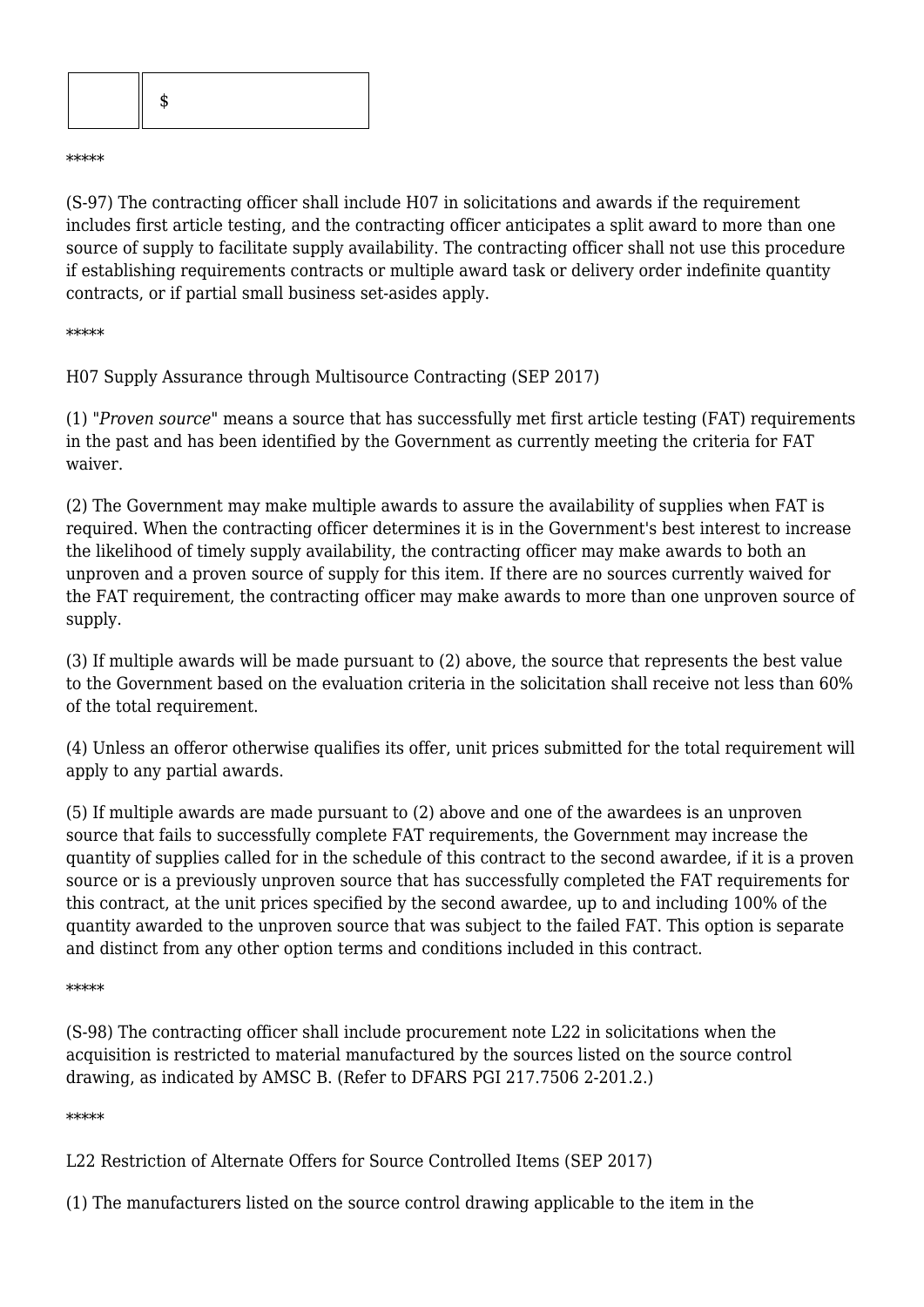procurement item description (PID) are the only approved sources. The item can be acquired from other suppliers, with adequate supply chain traceability documentation to demonstrate the item was produced by one of the approved manufacturers.

(2) DLA will not evaluate alternate offers for this item. Offerors who are interested in qualifying their product for purposes of future acquisitions must contact the design control activity specified on the source control drawing.

(3) Award of this solicitation will not be held pending qualification and approval of any product. If an offeror's product was recently approved but has not been added to the list of approved sources specified on the source control drawing, the offeror must submit a copy of the design control activity's letter of approval with its offer.

\*\*\*\*\*

#### **9.308 Contract clauses.**

#### **9.308-1 Testing performed by the contractor.**

(a)(1) For manual acquisitions, the contracting officer shall obtain information in the material master (Classification section > Product Assurance tab). For automated solicitations, the system prepopulates the information.

#### **9.308-2 Testing performed by the Government.**

(a)(1) For manual acquisitions, the contracting officer shall obtain information in the material master under FAT guidance. For automated solicitations, the system pre-populates the information.

# **SUBPART 9.4 – DEBARMENT, SUSPENSION, AND INELIGIBILITY**

*(Revised August 7, 2019 through PROCLTR 2019-16)*

9.404 System for Award Management Exclusions. The records required by FAR 9.404(b) are maintained by the Special Assistant for Contracting Integrity (SACI).

# **9.405 Effect of listing.**

(a) In order to take one of the contract actions identified in FAR  $9.405(a)$ ,  $9.405-1(b)$ ,  $9.405-2$ , 9.406(c), or 9.407-1(d), the procuring organization CCO shall forward a written request, including supporting rationale, following legal review by the procuring organization's Office of Counsel and approval to proceed by the HCA, to the Office of General Counsel via the procuring organization's Office of Counsel. The Office of General Counsel, following legal review, shall forward the request to the DLA Acquisition Operations Division, which will route it to the DLA Acquisition Director for coordination and then staff the action to the Agency Director for approval. Following approval, the DLA Acquisition Operations Division shall provide the written notice to GSA as required by DFARS 209.405(a) and provide notice to the procuring organization. The procuring organization shall not take action until it receives notice that the Agency Director has approved the determination.

(S-90) Upon notification, the DLA Acquisition Operations Division shall review current or past contractual relationships with the contractor or its affiliates, in coordination with General Counsel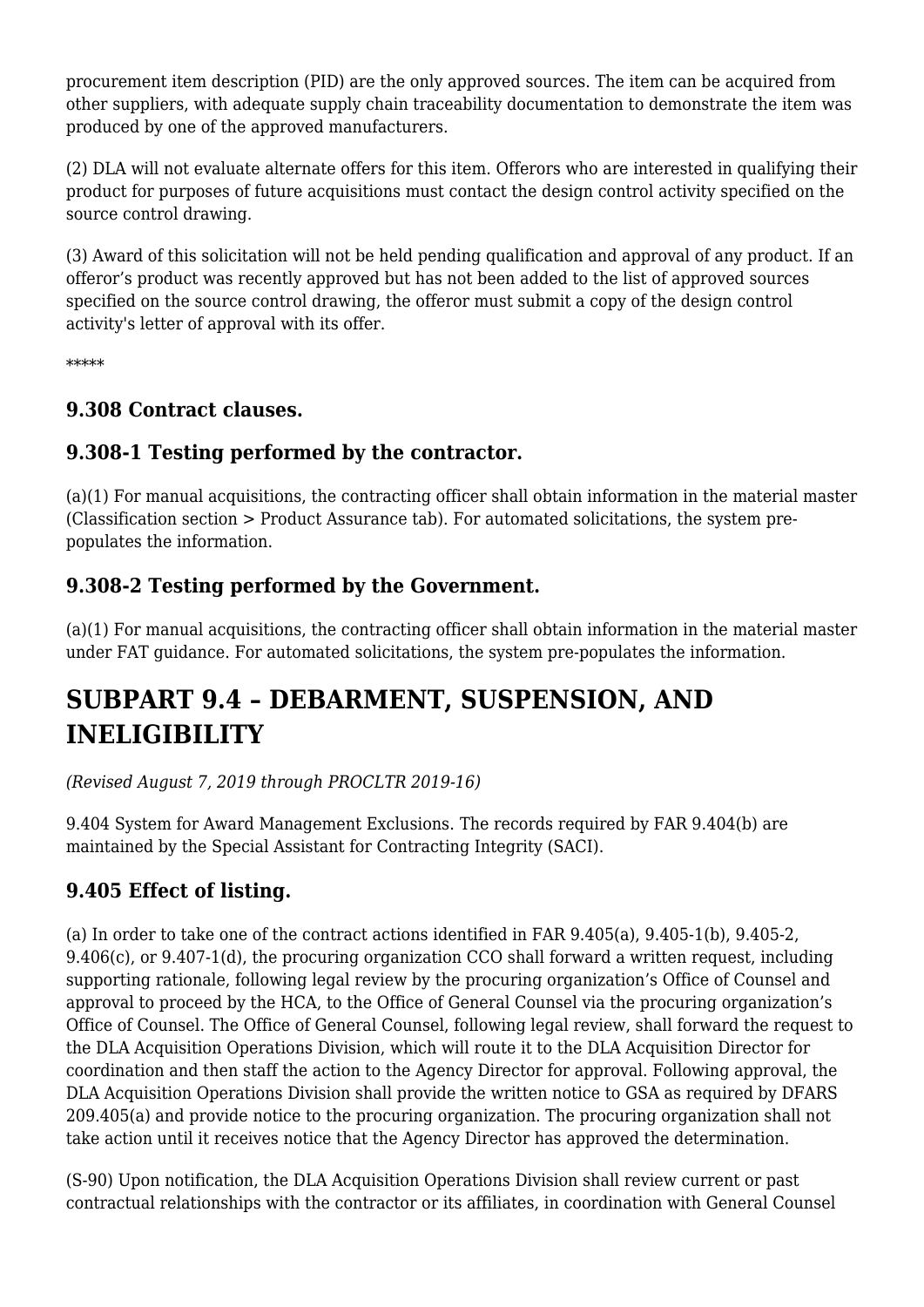and contracting officers. The DLA Acquisition Operations Division shall coordinate with the contracting officers if there is a basis for recovery of damages from, or other claims against, the contractor. If there may be a basis for claims against the contractor, information stating the factual basis shall be forwarded to General Counsel. The information shall include a plan to recover damages in the event the contractor does not voluntarily provide restitution to the Government.

(S-91) To preclude contractors that are debarred, suspended, or proposed for debarment from receiving awards, the DCRL monitors shall be immediately notified to ensure the information is added to the System for Award Management (SAM) Exclusions and the DCRL.

#### **9.405-1 Continuation of current contracts.**

(S-90) Authorization for novation of a contract or change of name agreement held by a contractor debarred or suspended by any Federal executive agency or proposed for debarment by any DoD component shall be coordinated with the SACI through Office of Counsel prior to such authorization.

# **9.406 Debarment.**

#### **9.406-3 Procedures.**

(a) Office of Counsel shall submit the report based upon an indictment, judgment or criminal information to the General Counsel within 2 weeks of the date of notification and include a copy of the indictment (signed, with docket number and date), judgment, conviction order, or other supporting documentation.

(S-90)(a) Office of Counsel shall notify contracting personnel of proposed debarment or suspension. The contracting officer will review the proposed debarment or suspension report and any other supporting data when the contractor is in line for an award. Coordination with the Office of Counsel for proposed award, option, subcontractor agreement or novation is required prior to action.

#### **9.406-90 Procedures for debarments based on poor performance.**

(a) Policy. Where poor performance is to be relied upon as a basis for debarment, the responsibility for ensuring that action is taken to initiate debarment proceedings lies primarily with the contracting officer.

(b) Referral. In accordance with the procedures contained in subparagraph (c) below, the contracting officer will refer to Office of Counsel those instances of contractor nonperformance that are so serious as to justify consideration of possible debarment action.

(c) Decision-making process.

(1) Before referring a contractor to the Office of Counsel for possible preparation of a debarment report, the contracting officer must be able to document the poor performance which will form the basis for a debarment recommendation. The contracting officer must also be able to demonstrate why debarment is appropriate under the circumstances, including any mitigating information known to the contracting officer. Referrals to the Office of Counsel should include all current information necessary to support the business decision that is to be recommended to the SACI. The contracting officer should be prepared to update the information provided once the debarment process is underway and to participate with Office of Counsel in presenting the case to the SACI.

(2) When recommending a contractor to Office of Counsel for consideration of a possible debarment